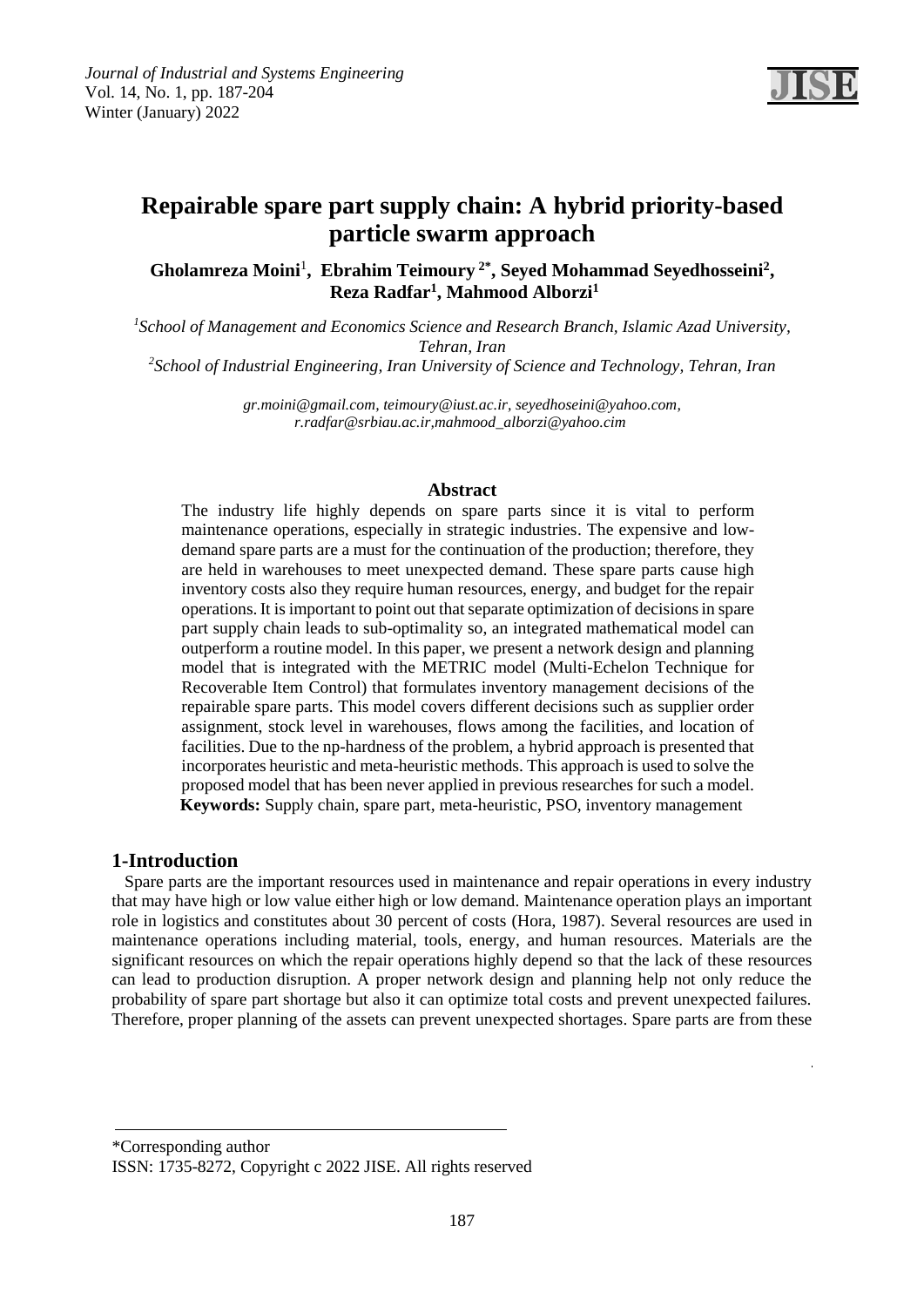types of assets that constitute a prominent part of the assets. Spare parts mainly are of two types: 1) low-demand and high-value, 2) high-demand and low-value. We focus on the repairable spare parts that fall into the first type. The repairable spare parts include about 80% of the overall spare parts' values (Driessen, 2018). A repairable spare part supply chain involves two forward and reverse sections. The closed-loop supply chain integrates the forward and reverse flows. These supply chains can be ranked similarly to forward supply chains to measure performance (Carrasco-Gallego et al., 2012; Paydar et al., 2017; Alborzi, 2019). The spare part shortages are the reason for more than 80% of the downtimes (Kosanoglu et al., 2018), so spare parts should be held to meet demand. It is also vital to consider the stock level and the associated costs (González-Varona et al., 2020). There several issues to be addressed such as shortages, lead-time, and low-quality spare parts (Frandsen et al., 2020). The literature review of the spare part supply chains (SPSC) shows that previous researches focused on the routine SPSCs that do not consider decisions related to order allocation, and inventory management simultaneously. Also, two types of suppliers such as manufacturer and vendors are considered involving the local and foreign supplies. In this paper, we present an integrated mathematical model that considers spare part supply chain decisions into account. The decisions are of two types: strategical and tactical. Strategical decisions are around the issues such as the location of repair and inspection centers and the general structure of the network while tactical decisions involve the inventory management such as stock level, and order level, quantity, and order assignment. Due to complexity of the model, a hybrid approach is presented that incorporates a heuristic and meta-heuristic approach. A priority-based heuristic algorithm is used to encode and decode the solutions. Finally, Particle Swarm Algorithm (PSO) is implemented to optimize the overall procedure. The rest of the paper includes the following sections: First, recent researches are reviewed in section 2. Then, the problem definition is described in section 3. The model formulation is presented in section 4. The solution approach is expressed in section 5. Finally, computational results are discussed in section 6. Section 7 outlines the conclusion and future research opportunities.

#### **2-Literature review**

 We present the literature review regarding the problem in this paper. The essence of spare parts requires a minimum stock level in warehouses, but it can impose the inventory holding costs and significant room to hold the inventory. So, inventory management can help optimize costs significantly (Wilson, 2020). Integrating all the decisions regarding the spare part supply chain not only help us achieve this goal, but also optimize network design and planning decisions that are under the focus of researchers such as Finkbeiner, M. (2011); Babaveisi et al., 2018; Fathollahi-Fard, A. M., 2018, and Tosarkani & Amin (2019) and Hora (1987).

 Maintenance and repair operations (MRO) require several resources, such as human resources, material, budget, and time. Spare parts are the essential materials used in MRO, which absorb major capital. As a tangible example, spare part inventory management costs include salaries, orders, and fixed costs (buildings and utilities), which add up to about %20 per year to purchase cost as inventory management costs can be generalized to other spare parts. Jayaraman et al. (1999) presented a programming model for reverse logistics that involves remanufacturing, distribution centers, and collection centers. The proposed model aims to minimize total costs.

 Aras et al., (2008) investigated a mathematical model for the facility location problem in a reverse supply chain. The objective function of the model aims to maximize total profit. (Jain & Raghavan, 2009) published a paper regarding the queuing model for inventory planning in a multi-tier supply chain. In this network, manufacturers, warehouses, and vendors are considered. M/M/∞ queuing model is used for a logistics hub and M/M/1 for manufacturing centers that aim to minimize total costs.

 Sasikumar et al. (2010) considered a tire recycling supply chain in which used products are collected from the customers and first move to the local collection centers and then to the central collection centers. The authors developed a nonlinear model that aims to maximize total profit. (Fonseca et al., 2010) considered an uncertain bi-objective mathematical model for a reverse supply chain involving collection and recycling centers. The proposed model formulates a multi-product and multi-tier network that covers strategic and tactical decisions.

 Karamouzian et al., (2011) presented a model for controlling the acceptance of the returned items based on the queuing model. The rate of returned items follows the Poisson process which can be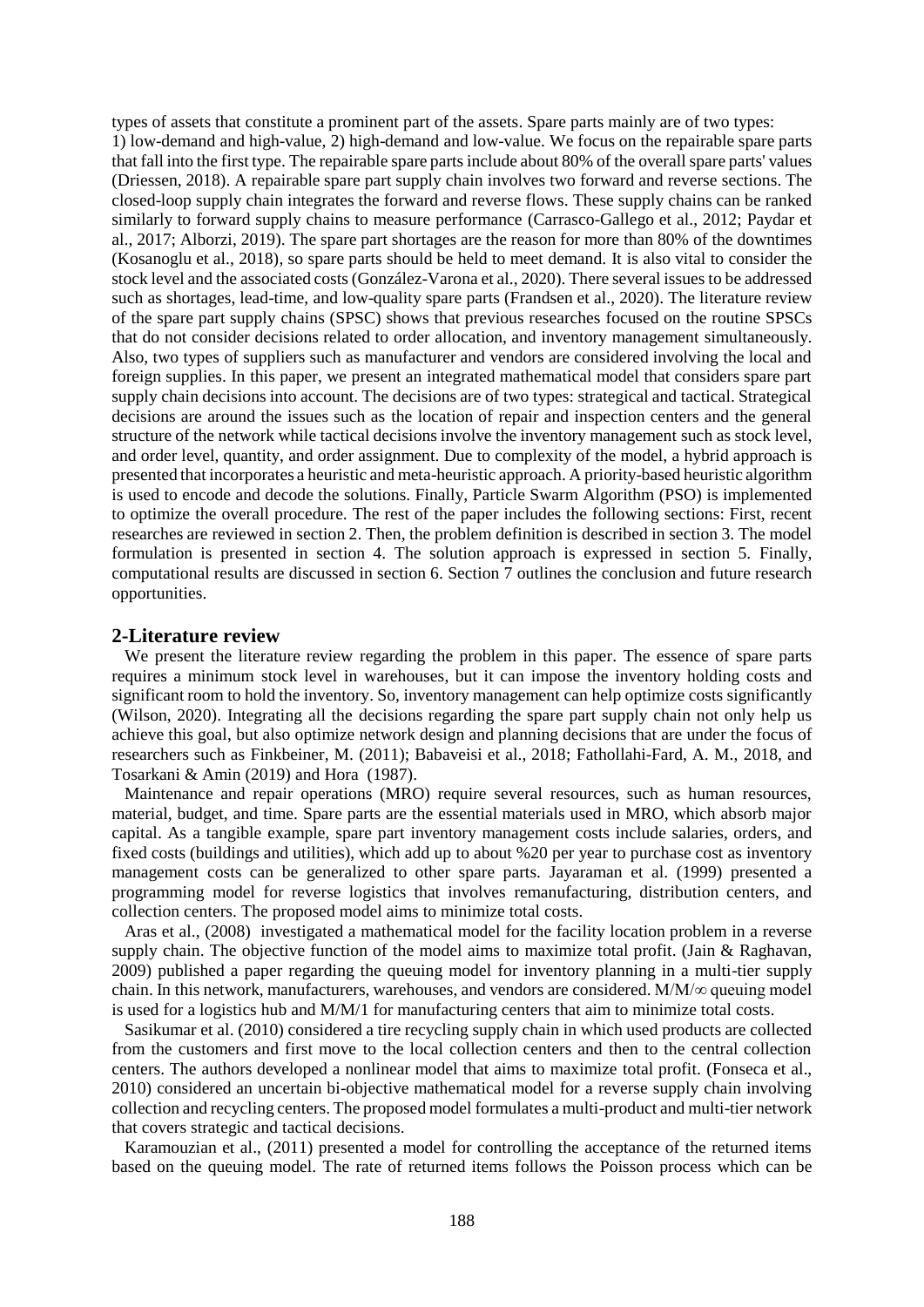remanufactured or disposed. The revenue of the remanufacturing is much higher than disposal, but its capacity is limited which causes queue. Due to the difference in costs and revenues of each one, the mixed nonlinear model is formulated to maximize total profit. Zhao et al., (2012) examined order and delivery planning in a distribution center to optimize the operational costs by using the ABC analysis method.

 Vahdani et al., (2012) presented a model for minimizing total cost in a supply chain including, remanufacturing, recycling, distribution, collection, and processing centers. M/M/c queuing model is considered in processing centers and the queue length is computed by a chance constraint. The robust optimization with box uncertainty is used to solve the model. (He  $\&$  Hu, 2014) investigated the emergency humanitarian supply chain and presented a mathematical model. In this supply chain, depot, distribution, and rescue centers are considered. A queuing model is formulated for minimizing response time. M/M/1 queuing model is considered for each node. To solve the model, a genetic algorithm is used.

 Sarrafha et al. (2015) presented a bi-objective mathematical model for an integrated productiondistribution supply chain. The multi-period and multi-product model with the objective function of minimizing total cost and response time is solved using the Particle Swarm Algorithm. (Hatefi et al., 2015) presented an uncertain model for the forward and reverse logistics network considering facility disruption. The products are collected from the customer and moved to the inspection centers then they are divided into two types of recyclable and non-recyclable. The model optimizes the total costs.

 Ahmadi Kurd et al. (2017) investigated an optimization model for a wastewater collection network including treatment plants, storage ponds. This model analyzes the establishment of the canals, and optimal flows to agricultural fields to optimize total costs. (Kim et al., 2018) discuss the customers' demand uncertainty and reverse logistics issues and how it affects the production planning. The authors developed a robust model to maximize total profit in comparison to the routine model.

 Sadeghi et al. (2020) presented a model for the automotive spare parts supply chain. The multi-period, multi-product model minimizes the costs. The decision regarding this model includes the routing and facility location decisions. (Fathollahi-Fard et al., 2020) considered a water supply and wastewater collection model under uncertainty. They developed a stochastic model that includes three objective functions that respectively aim to minimize total costs, environmental impacts, and maximize social benefits. (Topan & van der Heijden, 2020) proposed a model for planning the two-echelon, multi-item distribution network. In this network, different decisions including lateral transshipment and emergency shipment are discussed to minimize down-time and total costs.

Rabbani et al., (2020) presented a multi-period and multi-objective model for a sustainable locationallocation problem. In this study, the effect of the level of technologies for the fleet on the cost and emissions of carbon dioxide has been investigated. Also, the shortage of products and its effect on different groups of customers have been examined. In the network, manufacturing centers, warehouses, collection, and recycling centers have been considered and the location of facilities is specified. Objective functions include minimization of costs, environmental impacts, and customer dissatisfaction. The case study is solved with the epsilon-constraint method.

 Qin et al., (2021) studied repairable spare part provisioning to maximize the service profit of aging equipment across multiregional markets. A two-echelon repairable spare parts service network is considered including warehouses and the repair centers. The model is solved by a greedy algorithm based on marginal analysis. The model validation is shown using a real case problem. The analyses illustrate the effectiveness of the greedy algorithm.

 Wang & Lin, (2021) proposed an optimization method for spare part supply chain model based on a novel scale-free network. In this study, Q-learning is used that enables dynamic decision-making. The results show that the replenishment time is reduced significantly by using Q-learning.

 Karim & Nakade, (2021) developed an inventory-location model for the resilient spare part supply chain network to assess the relation of facility disruption and emission. First, they used queuing theory for formulating inventory model, then a location-inventory model is developed for facility disruption risk with CO2 emission restriction. The model is solved using MATLAB.

 According to the literature review provided in this section, shown in table 1, it is specified that the integrated network design and planning is not accompanied by inventory management decisions that is one of the research gaps in this paper. Additionally, we present a hybrid approach that utilizes the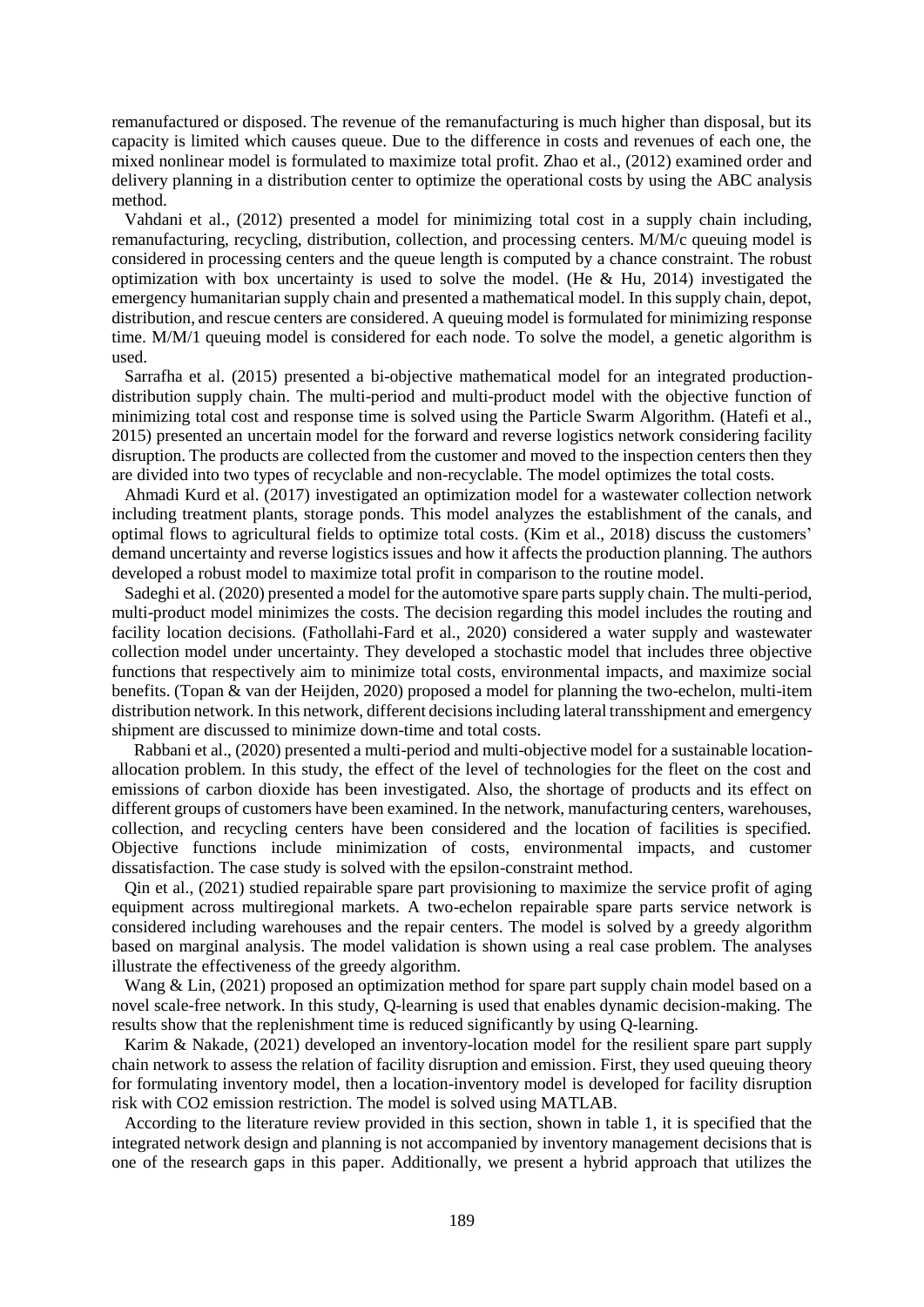priority-based method to solve the model using a particle swarm algorithm. All the research gaps are presented in the following:

- Multiple suppliers (vendors and manufacturers) are discussed in our repairable spare part supply chain that is not considered in other researches;
- Integrated decisions regarding strategic and tactical planning such as stock level, flow, and location of facilities, reorder level, and order assignment;
- Stochastic demand is handled by METRIC that outperforms the deterministic models;
- METRIC model utilizes queuing theory enabling decision-makers to assess the performance of the warehouses simultaneously with network design and planning decisions;
- The priority-based procedure is integrated with the particle swarm algorithm is used for the first time in such a model.
- $\bullet$

|                            | <b>Table 1.</b> I resent work vs. Teviewed researches |                          |                          |              |                           |  |  |  |  |
|----------------------------|-------------------------------------------------------|--------------------------|--------------------------|--------------|---------------------------|--|--|--|--|
| <b>Author(s)</b>           | Year                                                  | <b>Decision</b><br>level | Objective<br>function(s) | Uncertainty  | <b>Solution</b><br>method |  |  |  |  |
| Hora                       | 1987                                                  | <b>TA</b>                | <b>MC</b>                | $\times$     |                           |  |  |  |  |
| Jayaraman et al.           | 1999                                                  | <b>ST</b>                | MC                       | $\times$     | Exact                     |  |  |  |  |
| Aras et al.                | 2008                                                  | <b>ST</b>                | MP                       | $\times$     | Heuristic                 |  |  |  |  |
| Jain & Raghavan            | 2009                                                  | <b>TA</b>                | MC                       | $\times$     | Heuristic                 |  |  |  |  |
| Sasikumar et al.           | 2010                                                  | <b>ST</b>                | <b>MP</b>                | $\times$     | Exact                     |  |  |  |  |
| Fonseca et al.             | 2010                                                  | $ST - TA$                | MC-MS                    | ✓            | Exact                     |  |  |  |  |
| Karamouzian et al.         | 2011                                                  | $ST - TA$                | <b>MP</b>                | $\times$     | Meta-<br>heuristic        |  |  |  |  |
| Zhao et al.                | 2012                                                  | <b>TA</b>                | MC                       | $\times$     |                           |  |  |  |  |
| Vahdani et al.             | 2012                                                  | <b>ST</b>                | MC                       | $\checkmark$ | Exact                     |  |  |  |  |
| He & Hu                    | 2014                                                  | <b>ST</b>                | <b>MR</b>                | ✓            | Meta-<br>heuristic        |  |  |  |  |
| Sarrafha et al.            | 2015                                                  | <b>ST</b>                | MC-MR                    | $\times$     | Meta-<br>heuristic        |  |  |  |  |
| Hatefi et al.              | 2015                                                  | <b>ST</b>                | MC                       | $\checkmark$ | Exact                     |  |  |  |  |
| Ahmadi Kurd et al.         | 2017                                                  | <b>ST</b>                | MC                       | $\checkmark$ | Exact                     |  |  |  |  |
| Kim et al.                 | 2018                                                  | $ST - TA$                | MP                       | $\checkmark$ | Exact                     |  |  |  |  |
| Sadeghi et al.             | 2020                                                  | <b>ST</b>                | MC                       | $\times$     | Exact                     |  |  |  |  |
| Fathollahi-Fard et al      | 2020                                                  | <b>ST</b>                | MC-MS                    | $\times$     | Exact                     |  |  |  |  |
| Topan & van der<br>Heijden | 2020                                                  | <b>ST</b>                | MC-MR                    | $\times$     | Exact                     |  |  |  |  |
| Rabbani et al.             | 2020                                                  | ST-TA                    | MC-MS-MSA                | $\times$     | Exact                     |  |  |  |  |
| Qin et al.                 | 2021                                                  | <b>TA</b>                | MC                       | $\times$     | Heuristic                 |  |  |  |  |
| Wang & Lin                 | 2021                                                  | <b>TA</b>                | MC                       | $\times$     | Meta-<br>heuristic        |  |  |  |  |
| Karim & Nakade             | 2021                                                  | ST-TA                    | MC                       | $\times$     | Heuristic                 |  |  |  |  |
| <b>Present paper</b>       | 2021                                                  | <b>ST-TA</b>             | <b>MC</b>                | $\checkmark$ | <b>Hybrid</b>             |  |  |  |  |

## **Table 1.** Present work vs. reviewed researches

MC: Minimizing costs ST: Strategical MP: Maximizing profit TA: Tactical

MS: Maximizing sustainability

MR: Minimizing response time

MSA: Maximizing customer satisfaction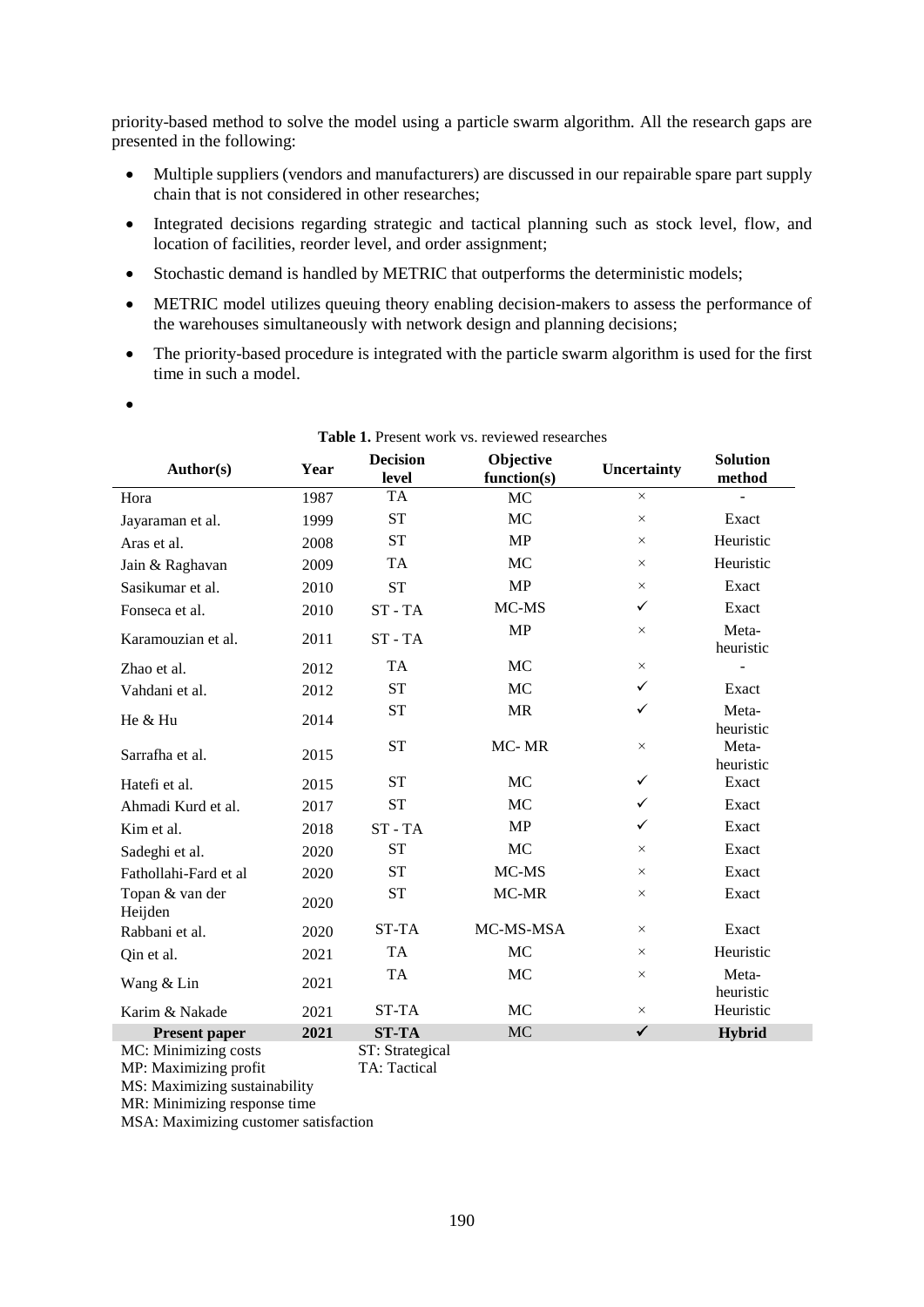## **3-Problem definition**

## **3-1-Repairable SPSC**

 The network flow in the supply chain is illustrated in figure 1. Repair operation is an important part of the logistics that help the industries take advantage of reusing the machines and equipment instead of repairing them to reduce costs. Here, we discuss the corrective maintenance that restoresthe repaired equipment to the normal operation. The flow in the network begins with a report from the installation bases that leads to the replacement of the defective equipment with an operational one. The defective equipment proceeds to inspection centers to be examined by the repair specialist. The repairability is specified by analyzing the repair cost, repair time, repair capacity and capability, and other technical issues which lead to repair or disposal decision. The unrepairable equipment heads to the disassembly center in where usable spare parts move to repair centers and the rest are disposed. Repairable equipment is repaired in repair centers that require material, tools, and resources (including time, cost, and energy); we discuss time and material in this study. Spare parts are of materials that are supplied by the central warehouses and disassembly centers, used to repair the equipment and disassembly centers. In this paper, we call each equipment as  $LRU^2$  and spare part as  $SRU^3$  i.e. each SRU is a component of LRU.

 New branded equipment and spare parts are supplied by suppliers including vendors and manufacturers. Vendors deal with the purchase and distribution of spare parts while manufacturers use raw materials to produce spare parts and equipment. Both manufacturers and vendors are of two types of local and foreign origins. Price, quality, and response time are the factors that affect the order assignment to the suppliers. Equipment and spare parts are held in central and local warehouses. Central warehouses supply the local warehouses where they supply the installation bases (end users). The orders for the repairable spare parts are released based on demand and base stock replenishment policy (s-1, s) due to the low demand and high value of the spare parts. The proposed model takes the following decisions into account:

- Order assignment to suppliers based on price, response time, and quality;
- Reorder level of the central warehouses:
- Flows among the facilities such as inspection and repair centers, local and central warehouses local warehouses and end-users, and warehouses and repair centers;
- Repair assignment based on repair capacity, response time, and repair capability;
- Stock level in local and central warehouses.

## **4-Mathematical description**

 In this section, we present the model details including assumptions, indices, parameters, decisions variables, objective function, and constraints.

## **4-1-Assumptions**

- All the spare parts follow base stock (s-1, s) replenishment policy and Poisson process for demand;
- Central warehouses do not face shortages;
- Lead-time for local warehouses is stochastic, but the travel time between local and central warehouses are constant;
- SRUs are components of LRU and each SRU lays only in one LRU;

1

<sup>3</sup> Shop-Replaceable Unit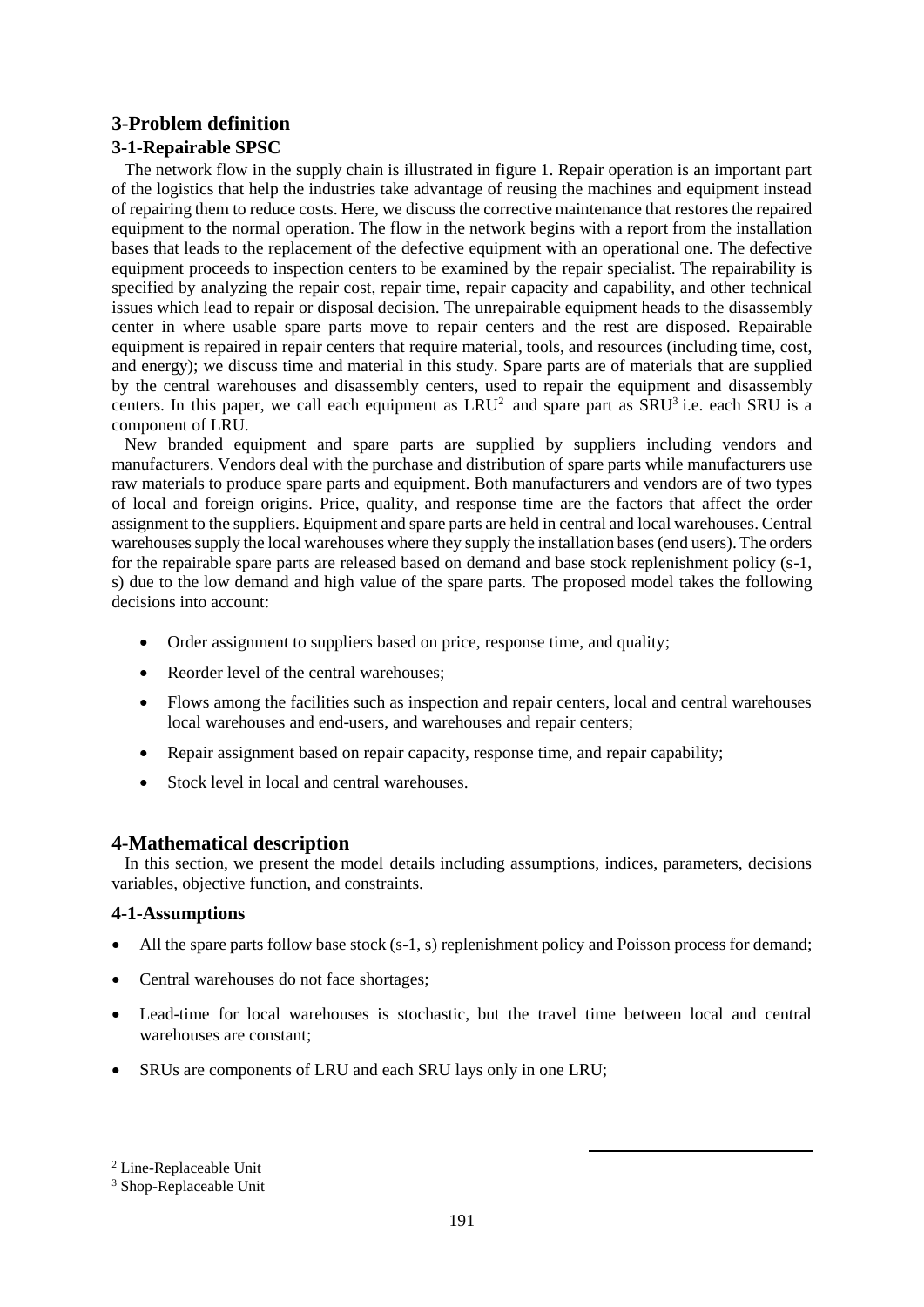### **4-2-Indices and sets**

 $s \in S$  Spare part  $w \in W$  Warehouse •  $w_1 \in W_1 \subseteq W$ <br>
•  $w_2 \in W_2 \subseteq W$ <br>
• Local warehouse •  $w_2 \in W_2 \subseteq W$ <br>  $r \in R$  $i \in I$  Inspection center  $l = \{w, r, i\}$  All the Facilities *′* ∈ •  $s'_1 \in S'_1$  where  $S'_1 \subseteq S'$ •  $s'_2 \in S'_2$  where  $S'_2 \subseteq S$ •  $s'_3 \in S'_3$  where  $S'_3 \subseteq S$ •  $s'_4 \in S'_4$  where  $S'_4 \subseteq S'_4$ 

- Repair center  $c \in \overline{C}$  End-User (Installation base)<br>  $d \in D$  Disassembly center Disassembly center  $m \in M$  Raw Material Manufacturer *′* Supplier
	- Local vendors
	- *′* Foreign vendors
	- *′* Local manufacturer
	- *′* Foreign manufacturer

## **4-3-Parameters**

| $f_{l}$                                                                             | Establishment cost of facility $l' = \{r, i\}$                                       |
|-------------------------------------------------------------------------------------|--------------------------------------------------------------------------------------|
| $t_{\mathfrak{s}\mathfrak{l}\mathfrak{l}'}$                                         | Transportation cost of spare parts s between facility 1 and $l'$                     |
| $o_{ssw_1}$                                                                         | Ordering cost of spare part s from central warehouse $w_1$ to supplier s'            |
| $d_{sc}$                                                                            | Spare part s demand from end-user c                                                  |
| $rw_{sr}$                                                                           | Work (man-hour) for repairing spare part s in repair center r                        |
| $cap_r$                                                                             | Capacity of repair center r                                                          |
| $rs_{rs}$                                                                           | 1, if repair center r has the capability of repairing spare part s, 0 otherwise      |
| $sc_{ss}$                                                                           | Spare part s supply capacity of supplier s                                           |
| $v_{sd}$                                                                            | Probability of SRU s usability in disassembly center d                               |
| $\psi_{si}$                                                                         | Probability of LRU s repairability in inspection center i                            |
| $rp_{s_1s_2}$                                                                       | Probability that spare part $s_1 \in s$ is used for repairing spare part $s_2 \in s$ |
| $pc_{ss}$                                                                           | Purchase cost of spare part s for the supplier $s'$                                  |
| $g_{s_1s_2}$                                                                        | 1, if SRU $s_1 \in s$ is component of LRU $s_2 \in s$ , 0 otherwise                  |
| $Sv_S$                                                                              | Salvage value of each ton of defected spare part s                                   |
| $wt_s$                                                                              | Spare part s wight                                                                   |
| $h_{sw}$                                                                            | spare part s holding cost in warehouse w                                             |
| $df_{ss}$                                                                           | spare part s defect rate from supplier s'                                            |
| def <sub>s</sub>                                                                    | maximum acceptable defect rate of spare part s                                       |
| $md_s$                                                                              | minimum acceptable on-time delivery rate for spare part s                            |
| $\frac{del_{ss^{'}}}{I_{sw}^{0}}$                                                   | on-time delivery rate for spare part s from supplier s                               |
|                                                                                     | Initial inventory of spare part s in warehouse w                                     |
| $\tau_{sw_1w_2}$                                                                    | Travel time of spare part s from central warehouse $w_1$ to local warehouse $w_2$    |
| $bc_{sw}$                                                                           | Spare part s backorder cost in warehouse w                                           |
| $\mu_{ss^{'}w_1}$                                                                   | Leadtime of spare part s from supplier s to central warehouse $w_1$                  |
| $\begin{aligned} \tau_{sw_1} \\ = \sum_{s'} \mu_{ss'w_1} \\ r c_{sr} \end{aligned}$ | Leadtime of spare part s supplied by central warehouse $w_1$                         |
|                                                                                     |                                                                                      |
|                                                                                     | Spare part s repair cost in repair center r                                          |
| $dc_{sd}$                                                                           | Spare part s disassembly cost in disassembly center d                                |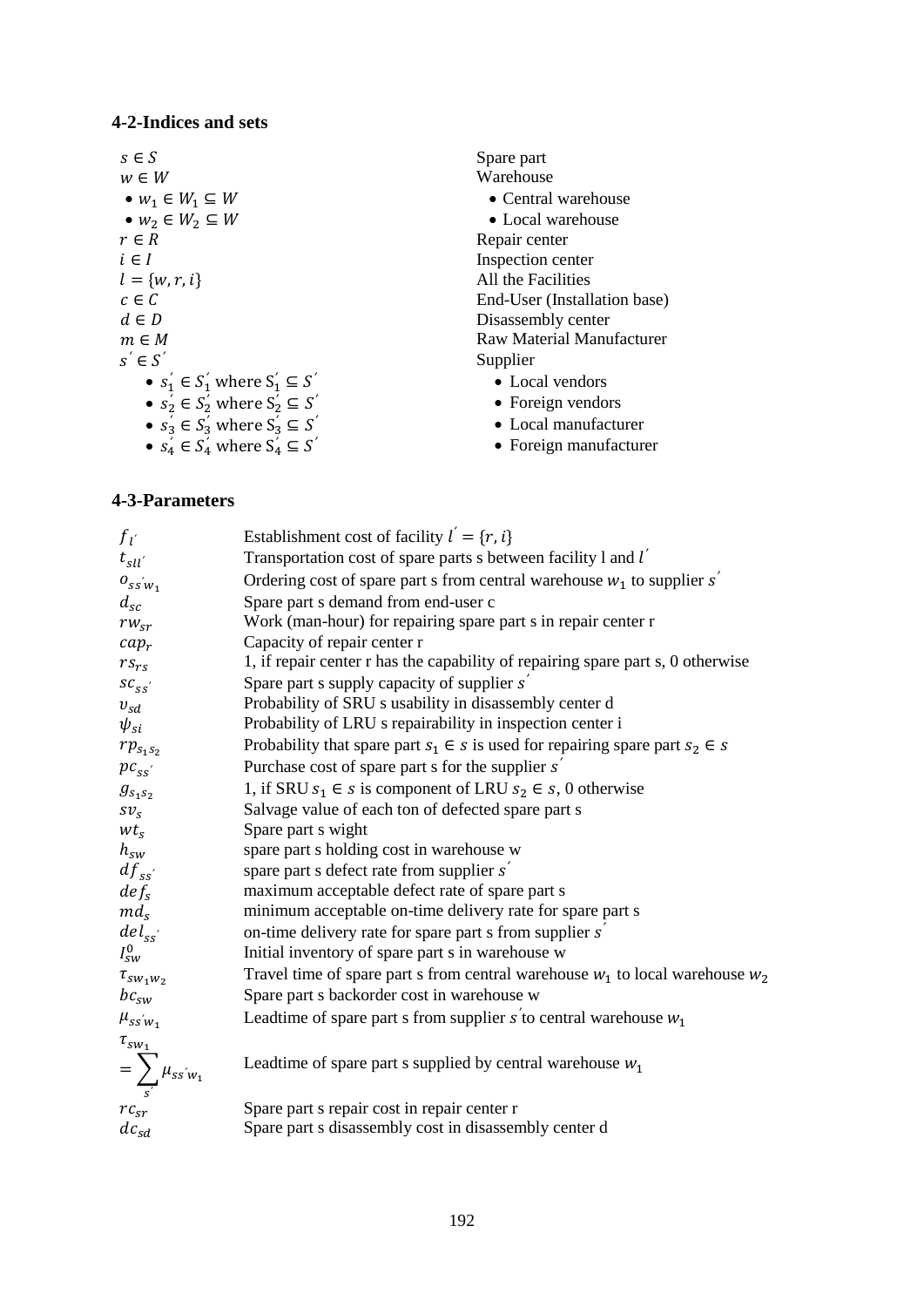

Fig 1. Network flow in the repairable spare part supply chain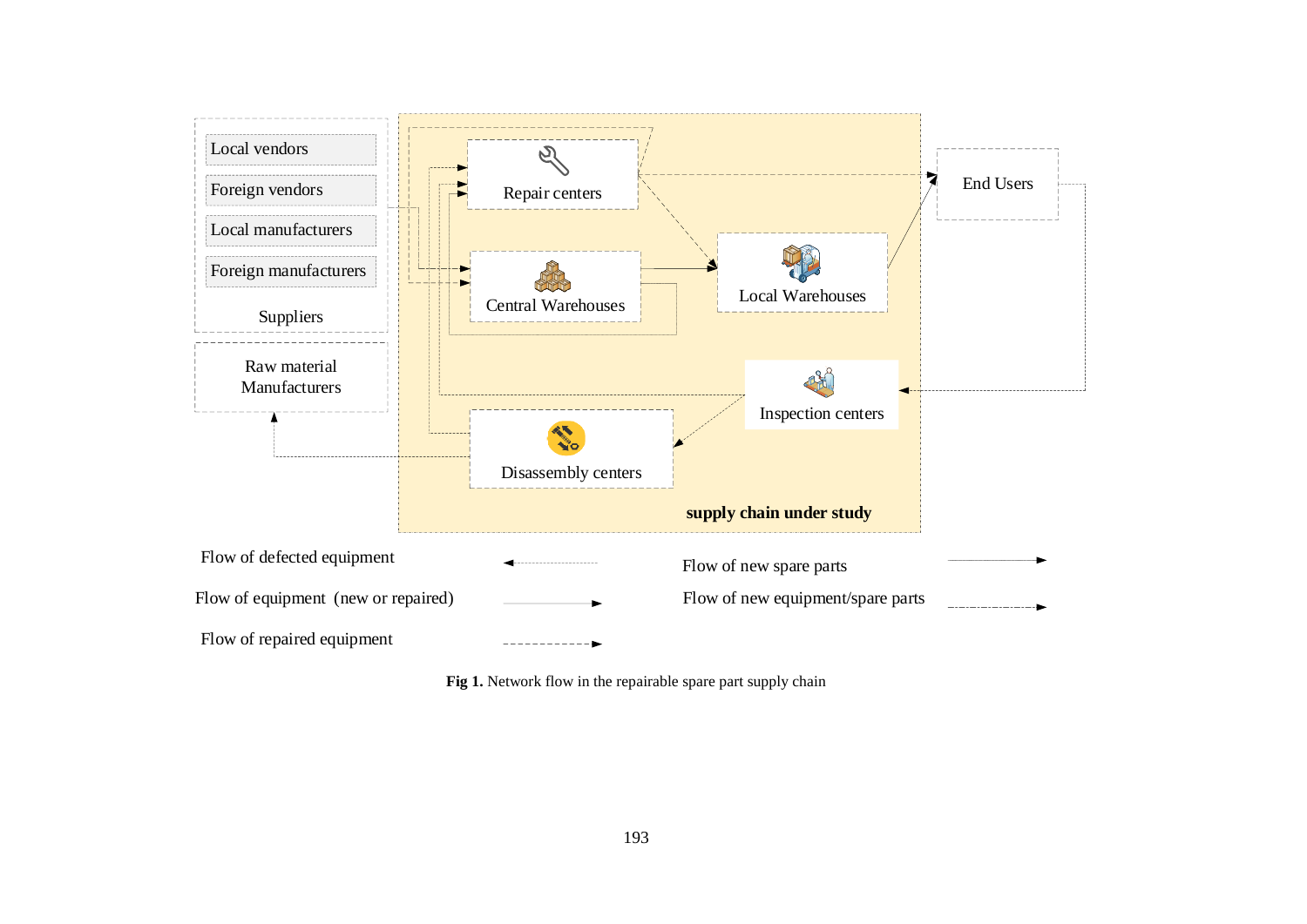## **4-4-Decision variables**

| $x_{ss\prime w_1}$     | Amount of spare part s from supplier s' to central warehouse $w_1$                |
|------------------------|-----------------------------------------------------------------------------------|
| $x_{srw_1}$            | Amount of spare part s from repair center r to central warehouse $w_1$            |
| $y_{sw_1w}$            | Amount of spare part s from the central warehouse $w_1$ to local warehouse $w_2$  |
| $y_{srw_2}$            | Amount of spare part s from repair center r to local warehouse $w_2$              |
| $Z_{SW_2C}$            | Amount of spare part s from local warehouse $w_2$ to end-user c                   |
| $z_{src}$              | Amount of spare part s from repair center r to end-user c                         |
| $x_{\text{sci}}$       | Amount of spare part s from end-user c to inspection center i                     |
| $y_{\text{sir}}$       | Amount of spare part s from inspection center i to repair center r                |
| $\boldsymbol{z}_{sid}$ | Amount of spare part s from inspection center i to disassembly center d           |
| $W_{\underline{s}}$ dr | Amount of spare part s from disassembly center d to repair center r               |
| $W_{sdm}$              | Amount of spare part s from disassembly center d to raw material manufacturer m   |
| $q_{sw_1r}$            | Amount of spare part s from central warehouse $w_1$ to repair center r            |
| $k_{I}$                | 1, if facility $l'$ is open, 0 otherwise                                          |
| $I_{sw}^p$             | The average on-hand inventory of spare part s in warehouse w                      |
| $I_{sw}^n$             | The average shortage of spare part s in warehouse w                               |
| $S_{SW}$               | Stock position of spare part s in warehouse w                                     |
| $W_{SW_1}$             | Average waiting time for replenishment spare part s in central warehouse $w_1$    |
| $\bar{\tau}_{sw_2}$    | Average replenishment time of spare part s in local warehouse $w_2$               |
| $R_{SW}$               | Reorder level of spare part s at warehouse w                                      |
| $Q_{ssw_1}$            | Order quantity of spare part s from the supplier $s'$ for central warehouse $w_1$ |
| $\lambda_{sw}$         | Demand of spare part s in warehouse w                                             |

## **4-5-Objective function and constraints**

$$
Max\ z = \left[ \sum_{s} \sum_{s'} \sum_{w_1} t_{ss'w_1} x_{ss'w_1} \right] \tag{1}
$$

$$
+\sum_{s}\sum_{r}\sum_{w_{1}}^{r}t_{srw_{1}}x_{srw_{1}}+\sum_{s}\sum_{r}\sum_{w_{2}}t_{srw_{2}}y_{srw_{2}}+\sum_{s}\sum_{r}\sum_{c}t_{src}z_{src}^{'}
$$
 (2)

$$
+\sum_{s}\sum_{w_1}\sum_{w_2}t_{sw_1w_2}y_{sw_1w_2} \tag{3}
$$

$$
+\sum_{s}\sum_{w_2}\sum_{c}t_{sw_2c}\times z_{sw_2c} \tag{4}
$$

$$
+\sum_{s}\sum_{c}\sum_{i}t_{sci}\times x_{sci}^{''}\tag{5}
$$

$$
+\sum_{s}\sum_{i}\sum_{r}\sum_{r}t_{sir}\times y_{sir}^{*}+\sum_{s}\sum_{i}\sum_{d}t_{sid}\times z_{sid}^{*}
$$
(6)

$$
+\sum_{s}\sum_{d}\sum_{r}\sum_{r}t_{sdr}w_{sdr}+\sum_{s}\sum_{d}\sum_{m}t_{sdm}\times w_{sdm}^{''}\tag{7}
$$

$$
+\sum_{s}\sum_{r}\sum_{w_1}t_{srw_1}\times q'_{sw_1r} \tag{8}
$$

$$
+\sum_{s}\sum_{w_1}\sum_{s'}o_{ss'w_1}\times x_{ss'w_1}
$$
\n(9)

$$
+\sum_{s}^{5}\sum_{s'}^{1}\sum_{w_{1}}^{5}pc_{ss'} \times x_{ss'w_{1}} \tag{10}
$$

$$
+\sum_{s}\sum_{w}h_{sw}I_{sw}^{p}\tag{11}
$$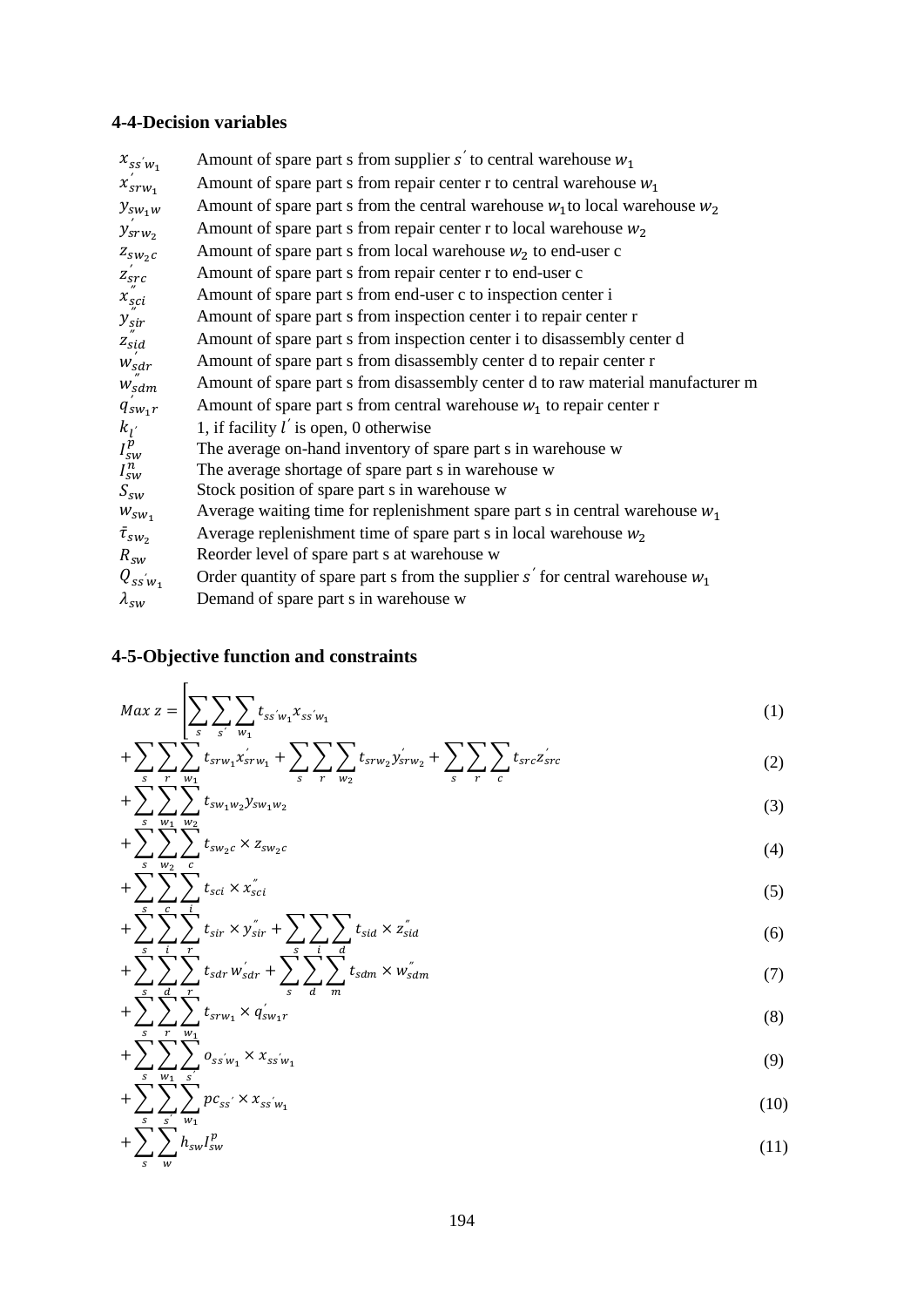$$
+\sum_{s}\sum_{w_2}bc_{sw_2}I_{sw_2}^n\tag{12}
$$

$$
+\sum_{s}\sum_{i}\sum_{r}rc_{sr}y_{sir}^{*}
$$
\n
$$
(13)
$$

$$
+\sum_{s}\sum_{i} \sum_{d} dc_{sd} \times z_{sid}^{*} \tag{14}
$$

$$
+\sum_{l\in\{r,i\}\atop s}\frac{f_l k_l}{\sum_{d} w_s} \sum_{w_s'} \times w_{sdm}'' \tag{15}
$$

 Equations (1) to (8) calculate transportation costs among facilities. Equations (9) and (10) are respectively the ordering and purchase costs. Equations (11) and (12) present the expected holding cost and shortage costs in warehouses. Equation (13) and (14) express the repair and disassembly costs. Equation (16) is the facility establishment costs for the potential repair and inspection centers. Salvage cost is shown in the last equation.

 Average shortage and on-hand inventory in warehouses for LRUs and SRUs are presented in equation (18), (19), (20), and (21). According to Little law, the expected waiting time is calculated by equation (20).

$$
\lambda_{sw_1} = \sum_{\substack{w_2 \\ s_{sw_1}}} y_{sw_1w_2} \qquad \qquad \forall s, w_1 \qquad (17)
$$

$$
I_{sw_1}^p = \sum_{j_s=1}^{5^{w_1}} j_s \times \frac{e^{-\lambda_{sw_1} \tau_{sw_1}} (\lambda_{sw_1} \tau_{sw_1})^{S_{sw_1} - j_s}}{(s_{sw_1} - j_s)!}
$$
(18)  

$$
I = I^p = I^n \quad I = s = -\lambda \quad \tau
$$

$$
I_{sw_1} = I_{sw_1}^p - I_{sw_1}^n I_{sw_1} = s_{sw_1} - \lambda_{sw_1} \tau_{sw_1}
$$
  
\n
$$
I_{sw_1}^n = I_{sw_1}^p - (s_{sw_1} - \lambda_{sw_1} \tau_{sw_1})
$$
  
\n
$$
\vdots
$$
  
\n
$$
I_{sw_1}^n = I_{sw_1}^p - \lambda_{sw_1} \tau_{sw_1}
$$
  
\n(19)

$$
w_{sw_1h} = \frac{sw_1h}{\lambda_{sw_1h}}, \lambda_{sw_1h} \neq 0
$$
\n
$$
\bar{\tau}_{sw_2h} = \sum_{k=0}^{sw_1h} (\tau_{sw_1w_2} + w_{sw_1h})
$$
\n(20)

$$
v_{sw_2h} = \n\begin{cases}\n(v_{sw_1w_2} + w_{sw_1h}) & \forall s, w_2, h \\
(w_{1}, v_{sw_1w_2h} > 0\n\end{cases}\n\tag{21}
$$
\n
$$
v_{1}v_{sw_2h} = \n\begin{cases}\n\frac{s_{sw_2h}}{s} & e^{-\lambda_{sw_2h}\bar{\tau}_{sw_2}} (\lambda_{sw_2h}\bar{\tau}_{sw_2})^{s_{sw_2h} - j_s & \forall s, w_2, h\n\end{cases}\n\tag{22}
$$

$$
I_{sw_2h}^p = \sum_{j_s=1}^{j_s} j_s \times \frac{e^{-\frac{1}{2}m_2w_2m_3m_2}(\lambda_{sw_2h}t_{sw_2})^{2m_2w_3m_3}}{(s_{sw_2h} - j_s)!}
$$
  $\forall s, w_2, h$  (22)

$$
I_{sw_2h} = I_{sw_2h}^{\vec{p}} - I_{sw_2h}^n, I_{sw_2h} = s_{sw_2h} - \lambda_{sw_2h} \tau_{sw_2}
$$
  
\n
$$
I_{sw_2h}^n = I_{sw_2h}^p - (s_{sw_2h} - \lambda_{sw_2h} \bar{\tau}_{sw_2})
$$
  
\n
$$
\forall s, w_2, h
$$
 (23)

The constraints are presented in the following that includes the network design, planning, and inventory management equations.

$$
\sum_{r} y'_{src} + \sum_{w_2} z_{sw_2c} = d_{sc}
$$
\n
$$
\forall s, c
$$
\n
$$
\qquad \qquad \forall s, c
$$
\n
$$
\qquad \qquad 24)
$$

$$
I_{sw_1}^p = \sum_{\substack{j_s=1 \ j_s \sim n}}^{S_{sw_1}} j_s \times \frac{e^{-\lambda_{sw_1} \tau_{sw_1}} (\lambda_{sw_1} \tau_{sw_1})^{S_{sw_1} - j_s}}{(S_{sw_1} - j_s)!}
$$
\n
$$
I_{sw_1}^n = I_{sw_1}^p - (S_{sw_1} - \lambda_{sw_1} \tau_{sw_1})
$$
\n
$$
\forall s, w_1
$$
\n(26)

$$
w_{sw_1} = \frac{I_{sw_1}^n}{\lambda_{sw_1}} \cdot \lambda_{sw_1} \neq 0
$$
 (27)

$$
\bar{\tau}_{sw_2} = \sum_{w_1, Y_{sw_1w_2}^{(1)} > 0} (\tau_{sw_1w_2} + w_{sw_1})
$$
\n
$$
\forall s, w_2
$$
\n(28)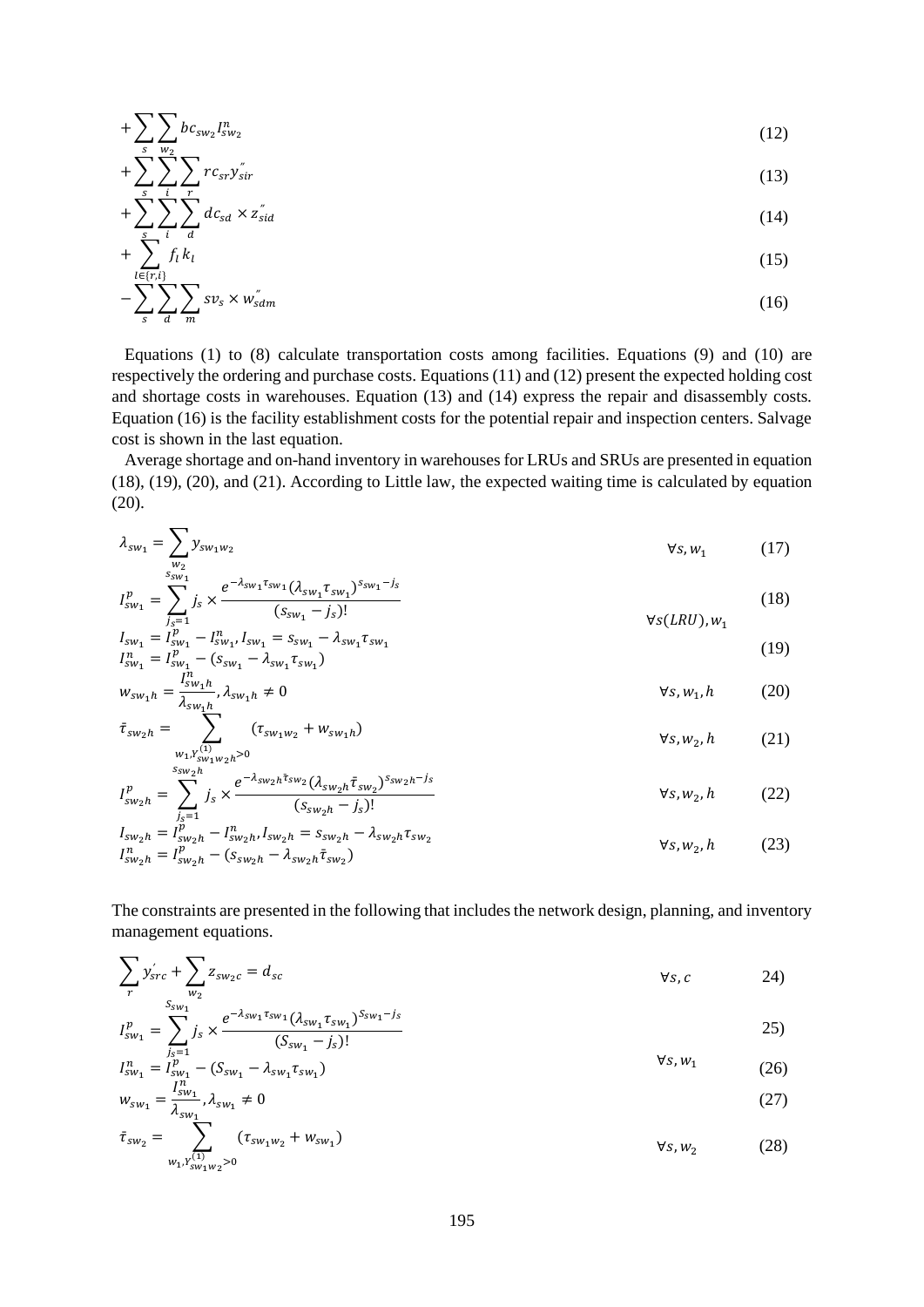$$
I_{sw_2}^p = \sum_{j_s=1}^{S_{sw_2}} j_s \times \frac{e^{-\lambda_{sw_2} \bar{\tau}_{sw_2}} (\lambda_{sw_2} \bar{\tau}_{sw_2})^{S_{sw_2} - j_s}}{(S_{sw_2} - j_s)!}
$$
(29)

$$
I_{sw_2}^n = \tilde{I}_{sw_2}^p - (S_{sw_2} - \lambda_{sw_2} \bar{\tau}_{sw_2})
$$
  
\n
$$
I_{sw_1}^0 + \sum_{s'} x_{ss'w_1} + \sum_{r} x'_{srw_1} = S_{sw_1} + \sum_{r} q'_{sw_1r} + \sum_{w_2} y_{sw_1w_2}
$$
\n(30)

$$
I_{sw_2}^0 + \sum_{w_1}^{s'} y_{sw_1w_2} + \sum_{r}^{r} y_{srw_2}^{'} = S_{sw_2} + \sum_{c}^{r} z_{sw_2c}^{w_2}
$$
  $\forall s, w_2$  (32)

$$
\sum_{\substack{d \\ \text{y}_{\text{si}}}^{\text{''}}} z_{\text{si}}^{\text{''}} = \sum_{\substack{c \\ c}} (1 - \psi_{\text{si}}) \times x_{\text{sci}}^{\text{''}} \tag{33}
$$
\n
$$
\forall s, i \qquad \forall s, i \qquad \forall s, i \qquad \forall s, i \qquad \forall s, i \qquad \forall s, i \qquad \forall s, i \qquad \forall s, i \qquad \forall s, i \qquad \forall s, i \qquad \forall s, i \qquad \forall s, i \qquad \forall s, i \qquad \forall s, i \qquad \forall s, i \qquad \forall s, i \qquad \forall s, i \qquad \forall s, i \qquad \forall s, i \qquad \forall s, i \qquad \forall s, i \qquad \forall s, i \qquad \forall s, i \qquad \forall s, i \qquad \forall s, i \qquad \forall s, i \qquad \forall s, i \qquad \forall s, i \qquad \forall s, i \qquad \forall s, i \qquad \forall s, i \qquad \forall s, i \qquad \forall s, i \qquad \forall s, i \qquad \forall s, i \qquad \forall s, i \qquad \forall s, i \qquad \forall s, i \qquad \forall s, i \qquad \forall s, i \qquad \forall s, i \qquad \forall s, i \qquad \forall s, i \qquad \forall s, i \qquad \forall s, i \qquad \forall s, i \qquad \forall s, i \qquad \forall s, i \qquad \forall s, i \qquad \forall s, i \qquad \forall s, i \qquad \forall s, i \qquad \forall s, i \qquad \forall s, i \qquad \forall s, i \qquad \forall s, i \qquad \forall s, i \qquad \forall s, i \qquad \forall s, i \qquad \forall s, i \qquad \forall s, i \qquad \forall s, i \qquad \forall s, i \qquad \forall s, i \qquad \forall s, i \qquad \forall s, i \qquad \forall s, i \qquad \forall s, i \qquad \forall s, i \qquad \forall s, i \qquad \forall s, i \qquad \forall s, i \qquad \forall s, i \qquad \forall s, i \qquad \forall s, i \qquad \forall s, i \qquad \forall s, i \qquad \forall s, i \qquad \forall s, i \qquad \forall s, i \qquad \forall s, i \qquad \forall s, i \qquad \forall s, i \qquad \forall s, i
$$

$$
\sum_{i}^{r} y_{sir}^{*} = \sum_{w_1}^{c} x_{srw_1}^{'} + \sum_{w_2}^{r} y_{srw_2}^{'} + \sum_{c}^{r} z_{src}^{'} \qquad \qquad \forall s, r \qquad (35)
$$

$$
\sum_{w_1} w_{s_1 w_1 r} + \sum_{d} w'_{s_1 d r} = r p_{s_1 s_2} \sum_{i} y'_{s_2 i r} \qquad \forall s_1, s_2, r \qquad (36)
$$
  

$$
\sum_{w_1} w'_{s_2 d r} = \sum_{s_1 d} v_{s_1 d} g_{s_1 s_2} z'_{s_2 i d} \qquad \forall s_1, s_2, d \qquad (37)
$$

$$
\sum_{m}^{r} w_{s_2 dm}^{''} = \sum_{i}^{i} (1 - v_{s_1 d}) g_{s_1 s_2} z_{s_2 id}^{''}
$$
\n
$$
\forall s_1, s_2, d \tag{38}
$$

$$
\sum_{w_1} x_{ss'w_1} \le sc_{ss'} \qquad \qquad \forall s, s' \qquad (39)
$$
  

$$
\sum_{w_1} y_{sir}^* \le M \times rs_{rs} \qquad \qquad \forall s, r \qquad (40)
$$

$$
\sum_{s}^{i} \sum_{i} rw_{sr} \times y_{sir}^{*} \le cap_{r} \tag{41}
$$

$$
\sum_{i} x_{sci}^{s} = d_{sc}
$$
\n
$$
\frac{\sum_{s} \sum_{w_1} df_{ss} x_{ssw_1}}{\sum_{w_1} \sum_{s} x_{ssw_1}} \le def_s
$$
\n
$$
\frac{\sum_{s} \sum_{w_1} m d_{ss} x_{ssw_1}}{\sum_{w_1} \sum_{s} x_{ssw_1}} \ge md_s
$$
\n
$$
k_l \in \{0,1\}
$$
\n(44)\n
$$
V_s
$$
\n(45)

 $x_{ss\,w_1}$ 

 $y_{sw_1w_2} \ge 0$ , int

 $z_{sw_2c} \geq 0, int$ 

 $I_{sw}^p$ ,  $I_{sw}^n$ 

| $x_{j}$ | $x_{j}$ | $x_{j}$ |
|---------|---------|---------|
| $x_{j}$ | $x_{j}$ | $x_{j}$ |
| $x_{j}$ | $x_{j}$ | $x_{j}$ |
| $x_{j}$ | $x_{j}$ | $x_{j}$ |
| $x_{j}$ | $x_{j}$ | $x_{j}$ |
| $x_{j}$ | $x_{j}$ | $x_{j}$ |
| $x_{j}$ | $x_{j}$ | $x_{j}$ |
| $x_{j}$ | $x_{j}$ | $x_{j}$ |
| $x_{j}$ | $x_{j}$ | $x_{j}$ |
| $x_{j}$ | $x_{j}$ | $x_{j}$ |
| $x_{j}$ | $x_{j}$ | $x_{j}$ |
| $x_{j}$ | $x_{j}$ | $x_{j}$ |
| $x_{j}$ | $x_{j}$ | $x_{j}$ |
| $x_{j}$ | $x_{j}$ | $x_{j}$ |
| $x_{j}$ | $x_{j}$ | $x_{j}$ |
| $x_{j}$ | $x_{j}$ | $x_{j}$ |
| $x_{j}$ | $x_{j}$ | $x_{j}$ |
| $x_{j}$ | $x_{j}$ |         |

 Equation (24) shows the balance of input to installation bases and demand. Equations (25) through (30) show the inventory management model formulation associating the METRIC model. Equations (31) and (32) calculates the balance of flows in warehouses. Equations (33) and (34) present the flow to inspection and disassembly centers considering the probability of repairability. Equation (35). is the balance of flow in the repair center. Each equipment requires a certain amount of material used in the

 $\frac{n}{sw} \geq 0$   $\forall s, w$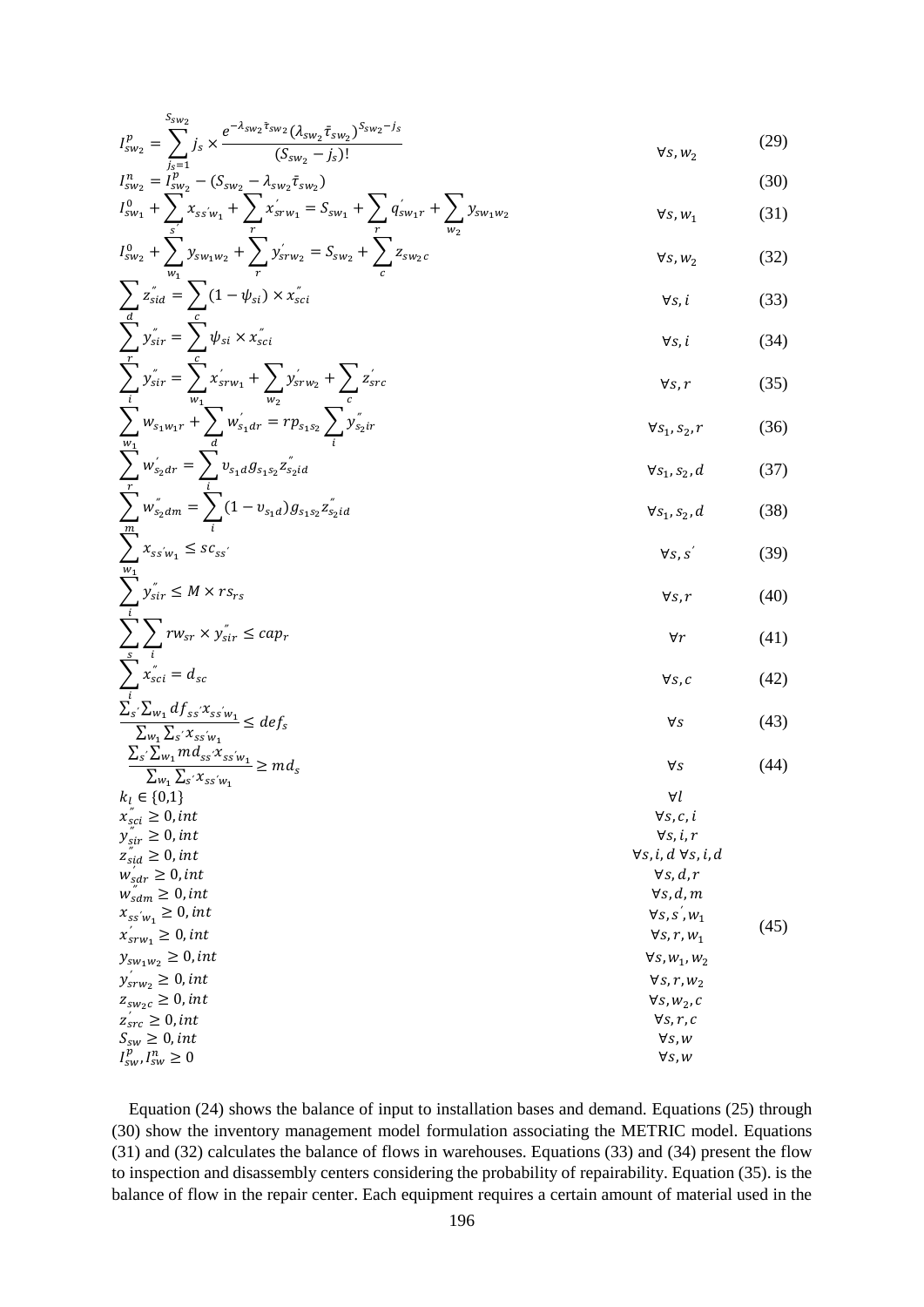repair operation shown in equation (36). The output of the disassembly centers is calculated using Equations (37) and (38). Equation (39) is the capacity constraint of the suppliers that shows the maximum available supply of the spare parts. Equation (40) ensures that assignments to repair centers are performed considering the capability of the repair centers for the repair operations. Equation (41) is the maximum repair capacity of the repair centers and equation (42) expresses the balance between the return flow to inspection centers and the demand of installation bases. Equation (43) and (44) ensures the maximum defect rate and the minimum on-time delivery rate that is acceptable for each spare part from each supplier. The domain of variables is shown in equation (45).

### **5-Solution method**

 In this paper, we follow the priority-based encoding and decoding procedures. The network is composed of nodes that are connected with the edges. In the priority-based representation, the nodes have a specific priority value and the nodes with higher priorities are selected first. Indeed, each particle is a form of permutation that encodes the connection among the nodes. PSO iterates over the prioritybased procedure to optimize the final solution.

#### **5-1-Particle swarm optimization (PSO)**

 Particle swarm optimization (PSO) works with some so-called particles originally taken from the movements of the fish and bird (Eberhart & Kennedy, 1995). PSO algorithm is a population-based metaheuristic adopted from the swarm intelligence which shows the social behavior of organisms. The logic of the algorithm is based on the search of an area to find the food by the animals that are equal to search for the solution in solution space (Talbi, 2009). Each particle possesses two characteristics of position and velocity. The best finding for each particle that is ever found is maintained in the local best (Pbest). Additionally, the best solution among all particles is called the global best (Gbest) (Prasanna Venkatesan & Kumanan, 2012). A solution is generated randomly that updates the local and the global best repositoriesin each iteration. Also, the velocity factor is calculated for each particle that determines the new position. Figure 2 shows the procedure of the algorithm and velocity update mechanism.



**Fig 2.** Particle swarm procedure and velocity update

Equation (46) calculates the new position and velocity respectively. Parameters  $c_1$  and  $c_2$  are the local and global learning coefficients that give weight to local and global best repositories. In this paper, a novel mechanism is used for updating the solutions that implement the vector of similarity. The solutions are considered as vectors in this method that computes the vector resemblance-degree among the current position  $(x_{ij}^t)$  and Pbest and Gbest repositories. The resemblance-degree between the current particle, Pbest, and Gbest are denoted by  $r(p_i, x_i)$  and  $r(g, x_i)$ , respectively.

$$
v_{ij}^t = v_{ij}^{t-1} + c_1 r_1 (p_{ij} - x_{ij}^{t-1}) + c_2 r_2 (G_j^{t-1} - x_{ij}^{t-1}),
$$
  
\n
$$
x_{ij}^t = x_{ij}^{t-1} + v_{ij}^t,
$$
\n(46)

 The magnitude of vector is calculated by the following formula in equation (47). The resemblancedegree vector for Pbest and Gbest are shown in equation (48).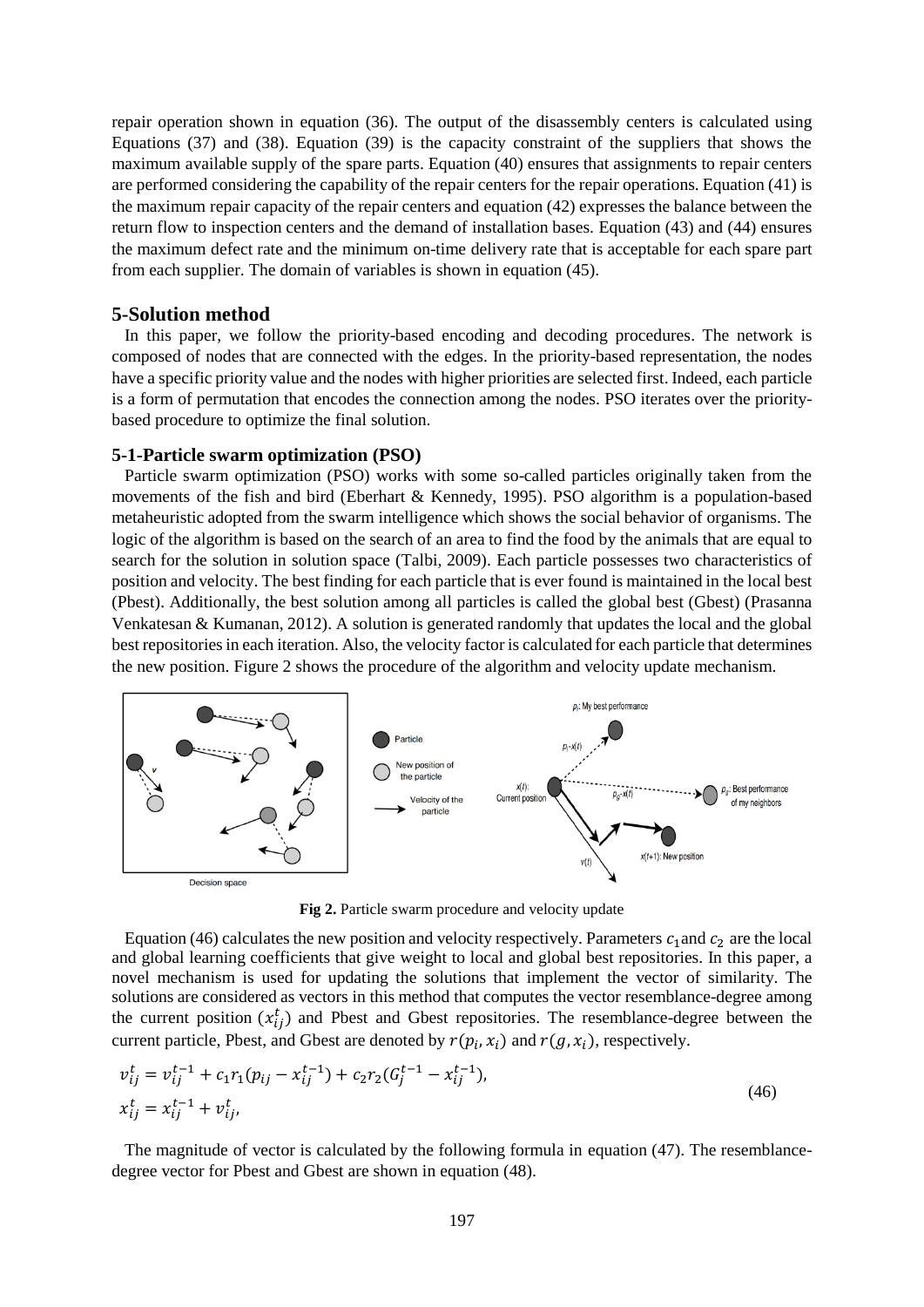$$
||x_i|| = \sqrt{\sum_{j=1}^{m} x_{ij}^2, i=1,\dots,m}
$$
\n
$$
m(g, x_i) = \frac{\sum_{j=1}^{n} x_{ij} \times g_j}{\sqrt{\sum_{j=1}^{m} g_j^2 \times \sum_{j=1}^{m} x_{ij}^2}}, i=1,\dots,m
$$
\n
$$
m(p_i, x_i) = \frac{\sum_{j=1}^{n} x_{ij} \times p_{ij}}{\sqrt{\sum_{j=1}^{m} g_j^2 \times \sum_{j=1}^{m} x_{ij}^2}}, i=1,\dots,m
$$
\n(48)

#### **5-2-Solution representation**

 In this section, we present the encoding procedure that shows the representation of the solution. Suppose we deal with the network shown in figure 3 which is composed of two types of resources and depots that become A+B nodes. In this case, the representation will be a permutation of A+B according to priority-based encoding presented on the left side. Indeed, each element in permutation shows the priority of that node in the network.



**Fig 3.** The priority-based representation

#### **5-3-Solution update**

 PSO updates the positions (solutions) by adding the velocity to the current positions. Since we use the permutation-based procedure for the solutions, a novel position update mechanism is presented that adapted to this procedure, shown in figure 4.



 A priority-based decoding algorithm decodes the solution using the steps shown below. This procedure gets the solution encoding as the input. Also, the required parameters such as the number of vertices, demand, capacity, and transportation costs are initialized. Vertices in the solution vector are selected based on the priority and the transportation costs. This procedure continues until all the vertices are selected.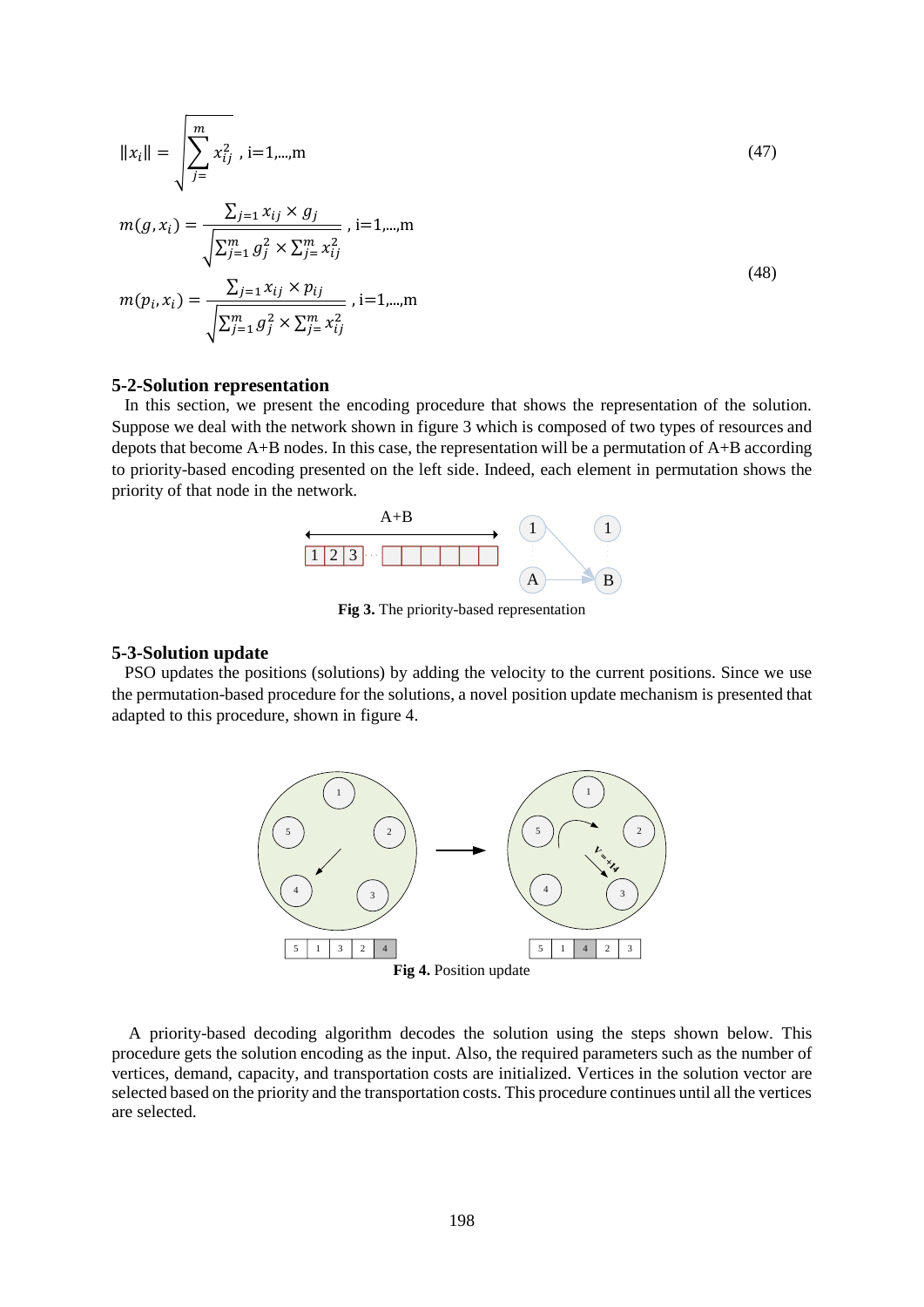```
A: inspection centers, B: end-users,
d: end-users demand
tc: travel cost from end-users to inspection centers,
cap: Capacity of inspection centers,
sol(A*B): initial solution, 
: flow between inspection centers and end-users 
   While all(sol(:)) \neq 01. Solution generation: random \leftarrow argmax{sol(i), i \in (A + B)};
       2. Select vertex: r^* = \left[\frac{random}{(4+n)}\right]\frac{u \cdot u}{(A+B)}3. Select inspection center and end-user
          r^* = argmin\{tc | sol \neq 0, \}, selecting a pair of vertices with minimum cost
      4. Determine the flow
           x = min{ d, cap},
      5. Update demand and capacity 
           d = d - x, cap=cap-x
   end
```
### **6-Results and discussions**

 Integrated network design and planning models are categorized as np- hard problems since location problems complicate solving the model. Therefore, the exact methods would be very complicated for such models, especially in big-size problems so, a hybrid priority-based particle swarm algorithm is proposed as a solution method. We used MATLAB R2019a to solve the sample problems by PC with Intel® Core™ i5-9400F CPU @ 2.90GHz and 16.00 GB RAM. Also, parameter tuning for PSO is conducted. Random data are generated by the parameters shown in table 2 used to solve the problem in small, medium, and large-scale instances. Additionally, the parameters of the algorithm are illustrated in three levels in table 3.

|                   | $\mu$ and $\mu$ . Equipment and spare parts |
|-------------------|---------------------------------------------|
| $f_{l'}$          | Uniform [2000, 5000]                        |
| $t_{\text{Sll}'}$ | Uniform [50, 120]                           |
| $O_{SS'W_1}$      | Uniform [500, 800]                          |
| $d_{sc}$          | Uniform $[0, 10]$                           |
| $rw_{sr}$         | Uniform $[5, 30]$                           |
| $cap_r$           | Uniform [2000, 5000]                        |
| $rs_{rs}$         | Uniform $[5, 30]$                           |
| $SC_{SS}$         | Uniform $[0, 50]$                           |
| $v_{sd}$          | Uniform $[0, 1]$                            |
| $\psi_{si}$       | Uniform $[0, 1]$                            |
| $h_{sw}$          | Uniform [250, 1000]                         |
| $bc_{sw}$         | Uniform [700, 1000]                         |
| $rc_{sr}$         | Uniform [500, 2500]                         |

**Table 2.** Equipment and spare parts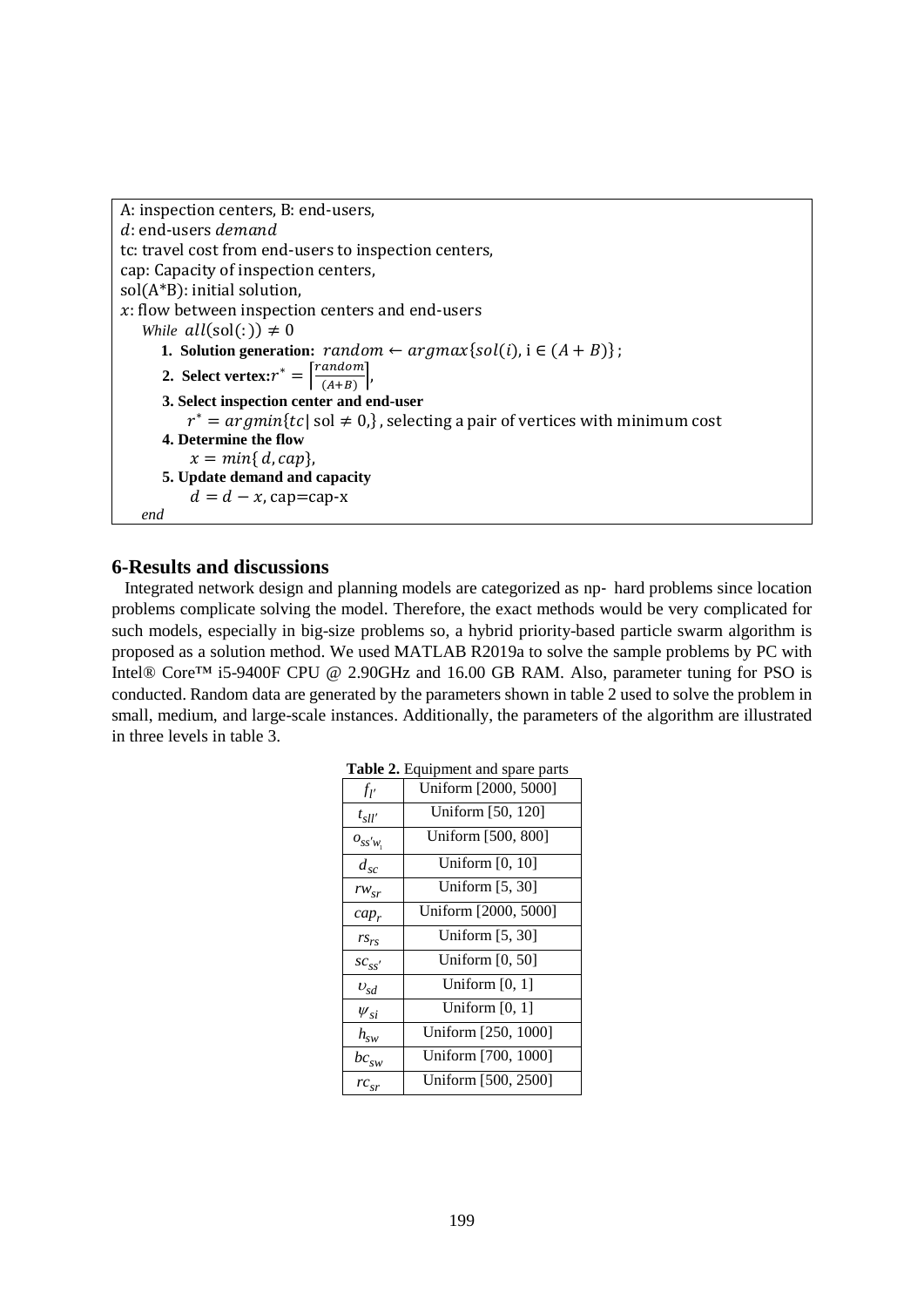| Parameters             | Level |     |     |  |  |  |  |  |
|------------------------|-------|-----|-----|--|--|--|--|--|
|                        | L1    | L2  | L3  |  |  |  |  |  |
| Local set coefficient  | 0.6   | 0.7 | 0.9 |  |  |  |  |  |
| Global set coefficient | 0.9   | 0.7 | 0.6 |  |  |  |  |  |
| Repository             | 2     | 5   | 10  |  |  |  |  |  |
| Iteration              | 70    | 100 | 150 |  |  |  |  |  |
| Population             | 5     | 10  | 15  |  |  |  |  |  |
| Inertia weight         | 0.2   | 0.4 | 0.6 |  |  |  |  |  |

**Table 3.** PSO parameters

 The instances and their results are presented in table 4 that shows the comparison of the exact and meta-heuristic solutions. Three small, medium and large-scale problems are organized as 12 instances that can be seen in table 4. Small size instances are solved by the exact method using GAMS and compared with the results of hybrid PSO. In this table, we can see that the difference between the exact and hybrid methods is not significant that shows a slight deviation between the two methods. Other instances cannot be solved by GAMS due to an increase in complexity. The comparison of the exact and hybrid methods is also illustrated in figure 5.

 We observe a trade-off between the number of the warehouses and total costs. To minimize stock level, it is necessary to reduce inventory level, since maintaining an optimal stock level of spare parts and equipment can satisfy demands while reducing holding costs.

|        | <b>Instances</b> | # spare | # Central      | $#$ End-<br># Local |       | Hybrid PSO           | Exact method         | Error $(\%)$             |  |
|--------|------------------|---------|----------------|---------------------|-------|----------------------|----------------------|--------------------------|--|
|        | parts            |         | warehouses     | warehouses          | users | cost                 | cost                 |                          |  |
|        | $_{\rm I1}$      | 10      |                |                     |       | $5.12 \times 10^8$   | $5.05 \times 10^8$   | 2.88                     |  |
| Small  | 12               | 15      | $\overline{2}$ | 5                   | 10    | $5.15 \times 10^{8}$ | $5.07 \times 10^8$   | 1.55                     |  |
|        | 13               | 20      |                |                     |       | $5.18 \times 10^{8}$ | $5.09 \times 10^{8}$ | 1.74                     |  |
|        | I <sub>4</sub>   | 25      |                |                     |       | $5.30 \times 10^8$   | $5.23 \times 10^{8}$ | 1.32                     |  |
|        | I <sub>5</sub>   | 30      | 3              | 10                  | 15    | $5.45 \times 10^{8}$ |                      |                          |  |
|        | I6               | 40      | 5              | 15                  | 20    | $5.55 \times 10^8$   |                      | $\overline{\phantom{a}}$ |  |
| Medium | 17               | 50      | 7              | 20                  | 30    | $5.73 \times 10^{8}$ |                      |                          |  |
|        | <b>I8</b>        | 60      | 10             | 25                  | 40    | $5.85\times10^8$     |                      |                          |  |
|        | <b>I9</b>        | 80      | 20             | 50                  | 50    | $5.9 \times 10^{8}$  |                      |                          |  |
| Large  | 110              | 150     | 30             | 70                  | 100   | $6.3 \times 10^{8}$  |                      |                          |  |
|        | I11              | 200     | 50             | 100                 | 150   | $6.6 \times 10^{8}$  |                      |                          |  |
|        | 112              | 250     | 70             | 150                 | 250   | $6.89 \times 10^{8}$ |                      |                          |  |

**Table 4.** Hybrid and exact method results



**Fig 5.** hybrid PSO vs. exact method

 Instance 1 is considered for sensitivity analyses. The stock level of spare parts in central warehouses are presented in table 5. Also, we performed sensitivity analyses regarding the total cost when holding costs change, illustrated in table 5 and figure 6. It can be seen that total costs increase by growth in holding costs that lead to the integration of stocks as presented in table 6. In case the holding costs increase, it is economical to integrate the stocks to decrease the number of warehouses to optimize costs.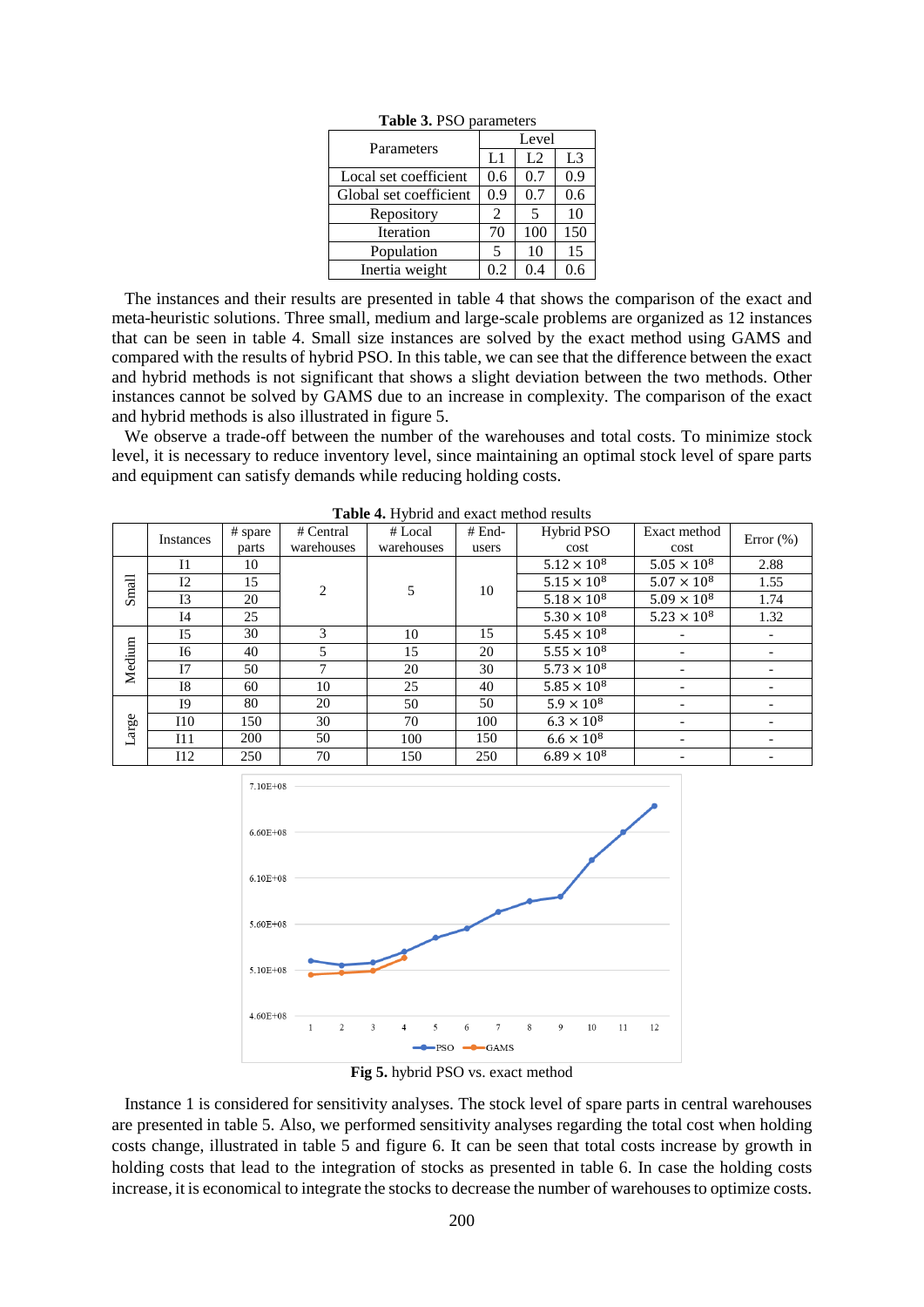Also, the costs decrease when there is a prominent cut down in holding costs. It is notable that as the number of warehouses decreases, it can affect the lead-time and expected shortage conversely i.e. as we have a spread network of facilities, we should expect more lead-time than the usual that may increase the expected shortage.

| <b>Table 5.</b> Stock levels |   |  |  |  |  |  |  |  |  |  |
|------------------------------|---|--|--|--|--|--|--|--|--|--|
| <b>Spare part</b>            |   |  |  |  |  |  |  |  |  |  |
| Warehouse                    |   |  |  |  |  |  |  |  |  |  |
|                              | ◠ |  |  |  |  |  |  |  |  |  |

| Spare part No. 1                |                  |                |                  |              |                |                |                |                  |  |  |  |
|---------------------------------|------------------|----------------|------------------|--------------|----------------|----------------|----------------|------------------|--|--|--|
| <b>Holding cost fluctuation</b> |                  | $-30%$         | $-20%$           | $-10%$       | $\bf{0}$       | 10%            | 20%            | 30%              |  |  |  |
|                                 |                  | $\overline{4}$ | 4                | 3            | 3              | $\overline{2}$ | 4              | $\overline{4}$   |  |  |  |
| <b>Stock level in warehouse</b> | $\overline{2}$   | $\overline{2}$ | 1                | $\mathbf{1}$ | $\mathbf{1}$   | 1              | $\overline{0}$ | $\theta$         |  |  |  |
| <b>Total cost</b>               |                  | $5.02E + 08$   | $5.03E + 08$     | 5.04E+08     | $5.05E + 08$   | $5.07E + 08$   | 5.09E+08       | 5.30E+08         |  |  |  |
|                                 | Spare part No. 3 |                |                  |              |                |                |                |                  |  |  |  |
| <b>Holding cost fluctuation</b> |                  | $-30%$         | $-20%$           | $-10%$       | $\bf{0}$       | 10%            | 20%            | 30%              |  |  |  |
|                                 |                  | 2              | $\overline{2}$   | 1            | 1              | 3              | 3              | 3                |  |  |  |
| <b>Stock level in warehouse</b> | $\overline{2}$   | 7              | 5                | 3            | $\overline{2}$ | 1              | $\mathbf{1}$   | $\boldsymbol{0}$ |  |  |  |
| <b>Total cost</b>               |                  | 4.90E+08       | $5.00E + 08$     | $5.01E + 08$ | $5.05E + 08$   | $5.08E + 08$   | $5.10E + 08$   | $5.35E + 08$     |  |  |  |
|                                 |                  |                | Spare part No. 7 |              |                |                |                |                  |  |  |  |
| <b>Holding cost fluctuation</b> |                  | $-30%$         | $-20%$           | $-10%$       | $\bf{0}$       | 10%            | 20%            | 30%              |  |  |  |
|                                 | 1                | 6              | 6                | 5            | 5              | 10             | 12             | 15               |  |  |  |
| <b>Stock level in warehouse</b> | $\overline{2}$   | 15             | 13               | 12           | 10             | 5              | 3              | $\mathbf{0}$     |  |  |  |
| <b>Total cost</b>               |                  | $4.60E + 08$   | 4.80E+08         | $5.00E + 08$ | $5.05E + 08$   | $5.20E + 08$   | 5.50E+08       | 5.70E+08         |  |  |  |

|  |  |  |  | Table 6. stock level and cost fluctuations vs. change in holding costs |
|--|--|--|--|------------------------------------------------------------------------|
|  |  |  |  |                                                                        |



201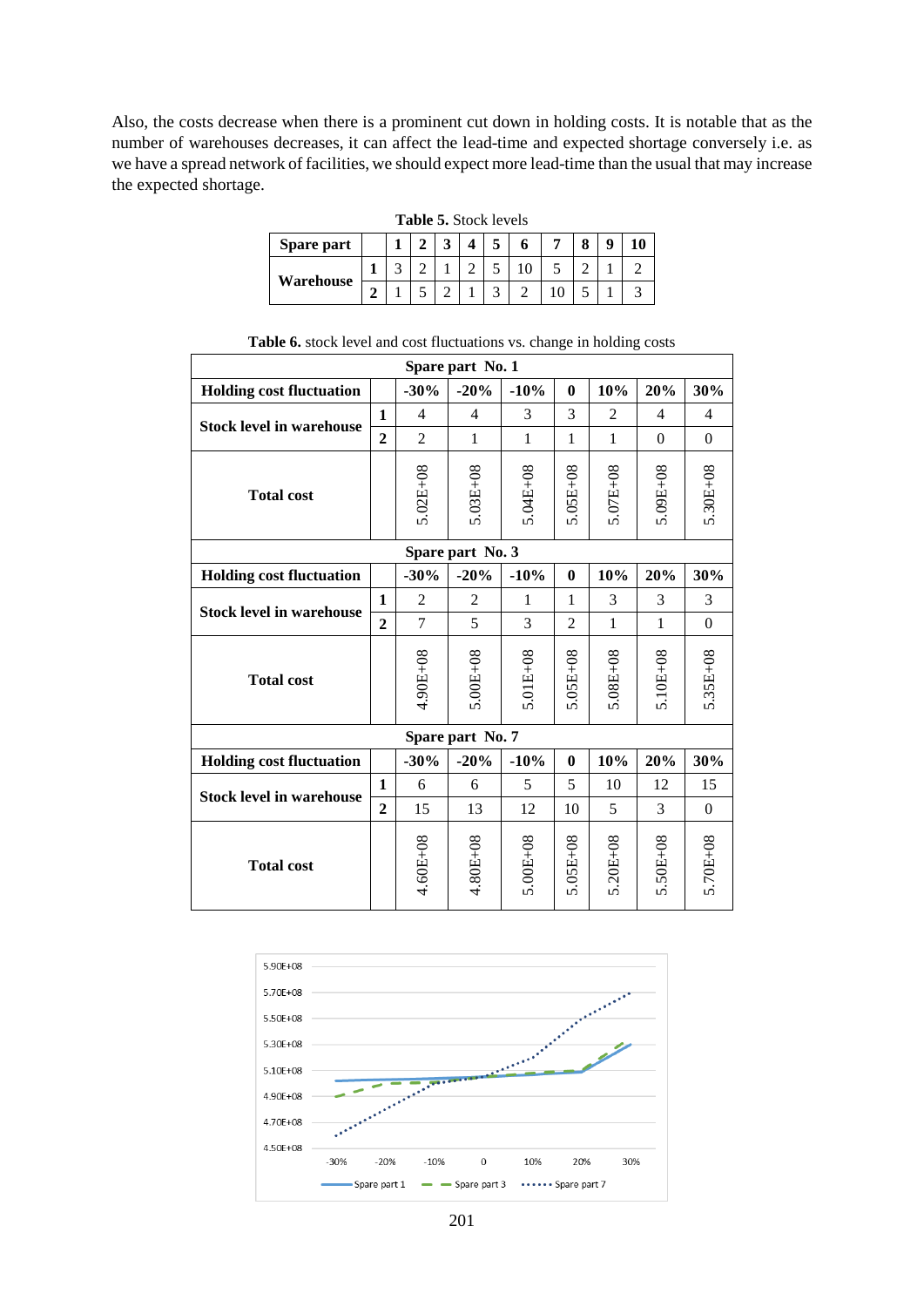**Fig 6.** Total costs fluctuations when holding costs change

#### **7-Conclusions and research opportunities**

 Spare parts are the crucial resources used in maintenance and repair operations in every industry that may have high or low value either high or low demand. In this paper, we focus on repairable expensive spare parts that are used in operational bases that would be disrupted in case of spare part failure. Therefore, a proper network design and planning help not only reduce the probability of spare part shortage but also it can optimize total costs and prevent unexpected failures. One of the issues in this research area is to find the optimized stock level since it can impose high inventory costs on the supply chain, but the dimension of the problems in the real world is a big obstacle. In this study, we deal with a repairable spare part supply chain that includes repair centers, warehouses, and inspection centers. The network flow begins from the end-users. The defective spare parts are replaced with a new one then moved to inspection centers for technical inspection that may be qualified for repair or dispose. The repair requires repair capability, repair time, and budget that affect the repair assignment. A METRIC model is used to handle the inventory management decisions in warehouses such as reorder point and the stock level. Also, two types of suppliers such as manufacturer and vendors are considered that includes local and foreign supplies. An important research gap in this paper is to present integrated inventory management, and network design and planning model. Also, the model covers simultaneous decisions such as stock level of warehouses, network low, location of facilities, order assignment to suppliers, and reorder level. Due to the complexity of the real-world problems and np-hardness of location problem besides the inventory management, we present a hybrid priority-based Particle Swarm Optimization (PSO) that uses permutation representation. Also, a novel position update for PSO is described. The comparison of the exact and hybrid methods shows a slight deviation of the proposed meta-heuristic algorithm. Future researches can compare other meta-heuristics to testify the performance of the algorithms. Additionally, researchers may investigate the operations to accelerate the processes.

### **References**

Ahmadi kurd, H., Yaghobi, S., & Taghan zadeh, A. hakim. (1396). *A robust optimization Model for designing reverse water network for Agricultural comsumption (Case Study: Tehran Province)*. *28*(4), 633–647.

Alborzi, M. (2019). *Management information system* (2nd ed., Vol. 1). Andishehaye goharbar.

Aras, N., Aksen, D., & Tanuğur, A. G. (2008). Locating collection centers for incentive-dependent returns under a pick-up policy with capacitated vehicles. *European Journal of Operational Research*, *191*(3), 1223–1240.

Babaveisi, V., Paydar, M. M., & Safaei, A. S. (2018). Optimizing a multi-product closed-loop supply chain using NSGA-II, MOSA, and MOPSO meta-heuristic algorithms. *Journal of Industrial Engineering International*, *14*(2), 305–326. https://doi.org/10.1007/s40092-017-0217-7

Carrasco-Gallego, R., Ponce-Cueto, E., & Dekker, R. (2012). Closed-loop supply chains of reusable articles: A typology grounded on case studies. *International Journal of Production Research*, *50*(19), 5582–5596.

Driessen, M. A. (2018). *Integrated capacity planning and inventory control for repairable spare parts*.

Eberhart, R., & Kennedy, J. (1995). Particle swarm optimization. *Proceedings of the IEEE International Conference on Neural Networks*, *4*, 1942–1948.

Fathollahi-Fard, A. M., Ahmadi, A., & Al-e-Hashem, S. M. J. M. (2020). Sustainable closed-loop supply chain network for an integrated water supply and wastewater collection system under uncertainty. *Journal of Environmental Management*, *275*, 111277. https://doi.org/10.1016/j.jenvman.2020.111277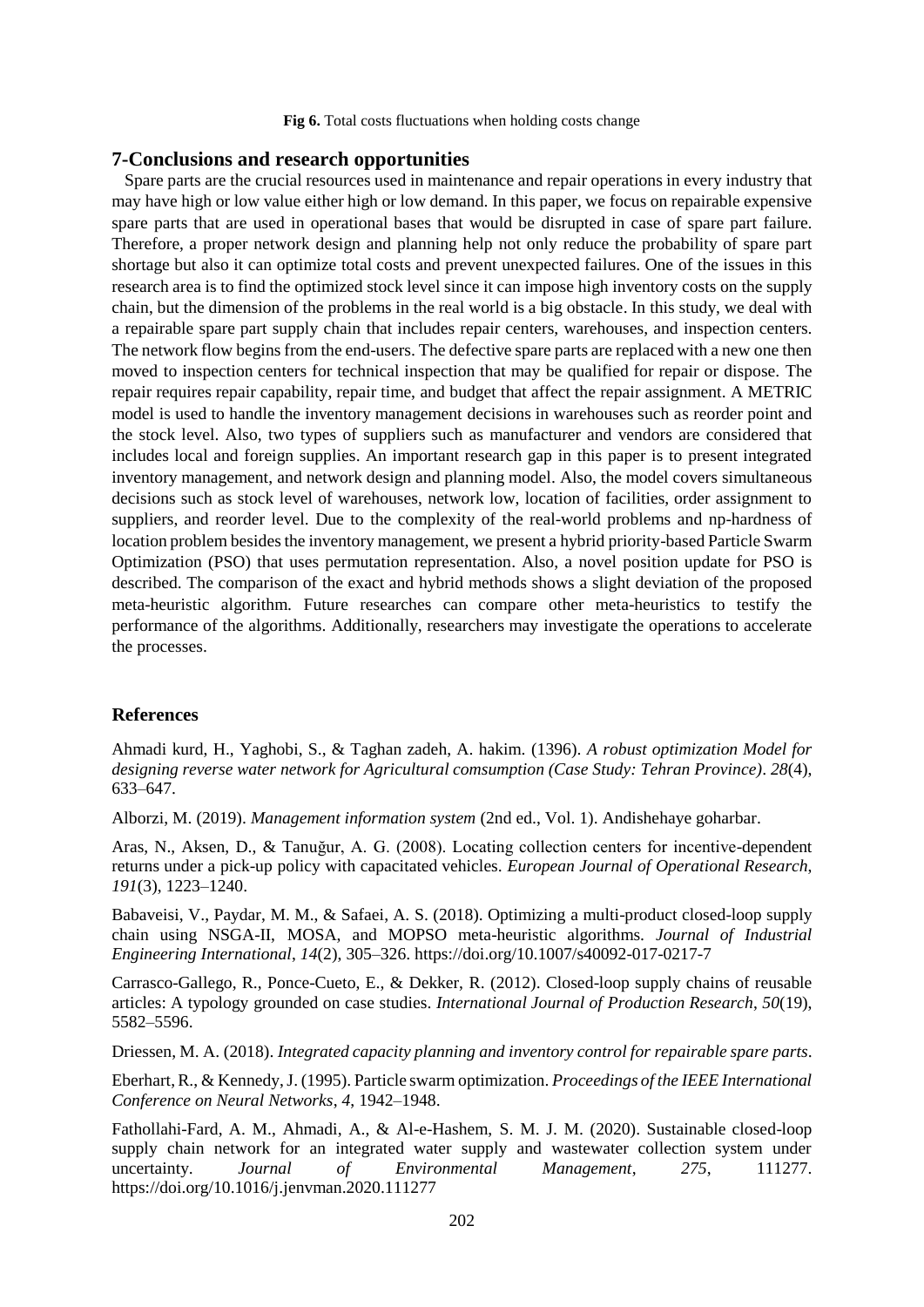Fonseca, M. C., García-Sánchez, Á., Ortega-Mier, M., & Saldanha-da-Gama, F. (2010). A stochastic bi-objective location model for strategic reverse logistics. *Top*, *18*(1), 158–184.

Frandsen, C. S., Nielsen, M. M., Chaudhuri, A., Jayaram, J., & Govindan, K. (2020). In search for classification and selection of spare parts suitable for additive manufacturing: A literature review. *International Journal of Production Research*, *58*(4), 970–996. https://doi.org/10.1080/00207543.2019.1605226

González-Varona, J. M., Poza, D., Acebes, F., Villafáñez, F., Pajares, J., & López-Paredes, A. (2020). New Business Models for Sustainable Spare Parts Logistics: A Case Study. *Sustainability*, *12*(8), 3071.

Hatefi, S. M., Jolai, F., Torabi, S. A., & Tavakkoli-Moghaddam, R. (2015). Reliable design of an integrated forward-revere logistics network under uncertainty and facility disruptions: A fuzzy possibilistic programing model. *KSCE Journal of Civil Engineering*, *19*(4), 1117–1128.

He, X., & Hu, W. (2014). Modeling Relief Demands in an Emergency Supply Chain System under Large-Scale Disasters Based on a Queuing Network. *The Scientific World Journal*, *2014*, 195053. https://doi.org/10.1155/2014/195053

Hora, M. E. (1987). The unglamorous game of managing maintenance. *Business Horizons*, *30*(3), 67– 75.

Jain, S., & Raghavan, N. R. S. (2009). A queuing approach for inventory planning with batch ordering in multi-echelon supply chains. *Central European Journal of Operations Research*, *17*(1), 95–110. https://doi.org/10.1007/s10100-008-0077-8

Jayaraman, V., Guide, V. D. R., & Srivastava, R. (1999). A closed-loop logistics model for remanufacturing. *Journal of the Operational Research Society*, *50*(5), 497–508. https://doi.org/10.1057/palgrave.jors.2600716

Karamouzian, A., Teimoury, E., & Modarres, M. (2011). A model for admission control of returned products in a remanufacturing facility using queuing theory. *The International Journal of Advanced Manufacturing Technology*, *54*(1–4), 403–412.

Karim, R., & Nakade, K. (2021). An integrated location-inventory model for a spare part's supply chain considering facility disruption risk and CO2 emission. *Journal of Industrial Engineering and Management*, *14*(2), 87–119.

Kim, J., Chung, B. D., Kang, Y., & Jeong, B. (2018). Robust optimization model for closed-loop supply chain planning under reverse logistics flow and demand uncertainty. *Journal of Cleaner Production*, *196*, 1314–1328. https://doi.org/10.1016/j.jclepro.2018.06.157

Kosanoglu, F., Turan, H. H., & Atmis, M. (2018). A Simulated Annealing Algorithm for Integrated Decisions on Spare Part Inventories and Cross-Training Policies in Repairable Inventory Systems. *Proceedings of International Conference on Computers and Industrial Engineering*, 1–14.

Paydar, M. M., Babaveisi, V., & Safaei, A. S. (2017). An engine oil closed-loop supply chain design considering collection risk. *Computers & Chemical Engineering*, *104*, 38–55. https://doi.org/10.1016/j.compchemeng.2017.04.005

Prasanna Venkatesan, S., & Kumanan, S. (2012). A multi-objective discrete particle swarm optimisation algorithm for supply chain network design. *International Journal of Logistics Systems and Management*, *11*(3), 375–406.

Qin, X., Jiang, Z.-Z., Sun, M., Tang, L., & Liu, X. (2021). Repairable spare parts provisioning for multiregional expanding fleets of equipment under performance-based contracting. *Omega*, *102*, 102328.

Rabbani, M., Hosseini-Mokhallesun, S. A. A., Ordibazar, A. H., & Farrokhi-Asl, H. (2020). A hybrid robust possibilistic approach for a sustainable supply chain location-allocation network design. *International Journal of Systems Science: Operations & Logistics*, *7*(1), 60–75. https://doi.org/10.1080/23302674.2018.1506061